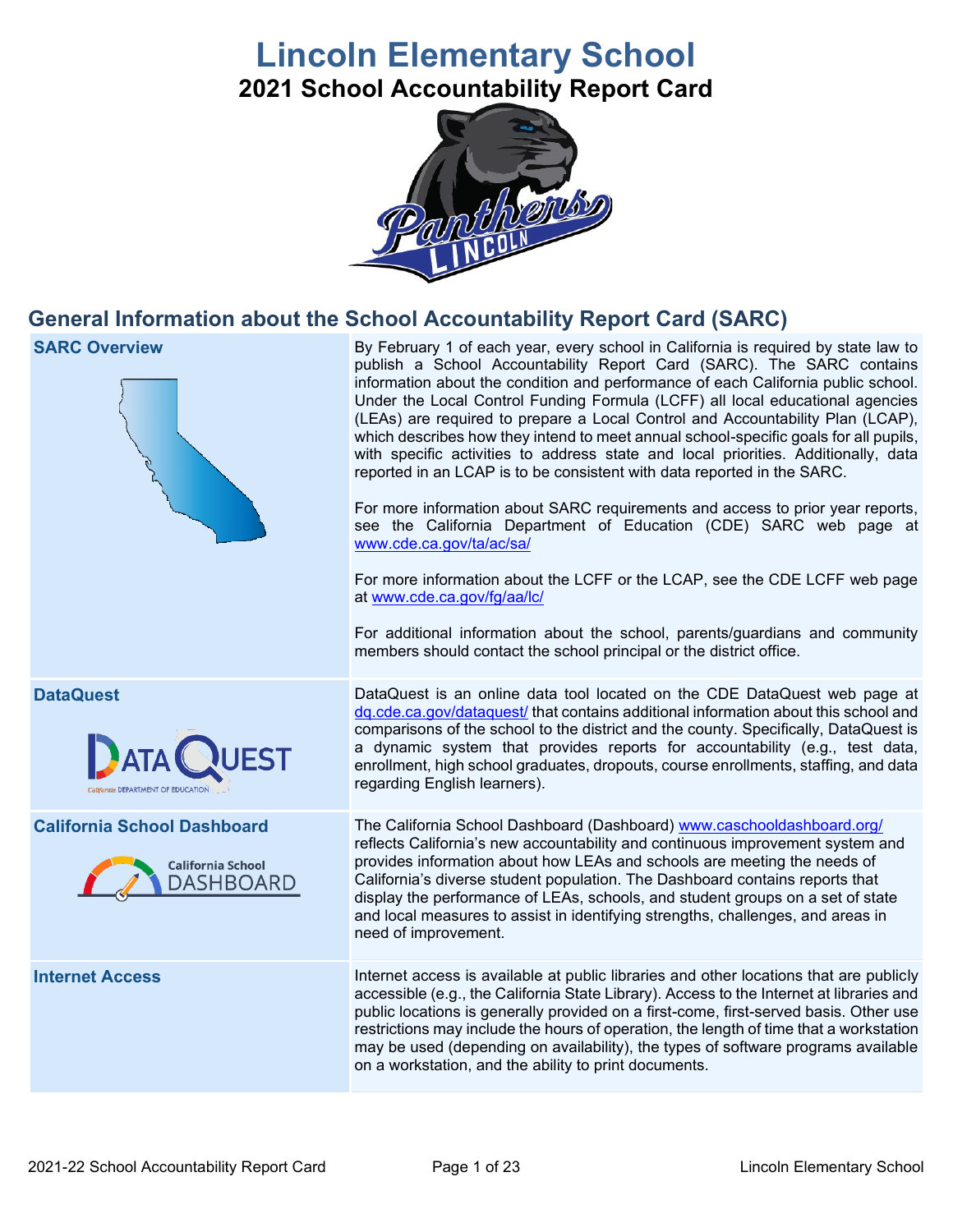#### **2021-22 School Contact Information**

| <b>School Name</b>                       | <b>Lincoln Elementary School</b> |  |  |  |  |
|------------------------------------------|----------------------------------|--|--|--|--|
| <b>Street</b>                            | 374 E. North Avenue              |  |  |  |  |
| City, State, Zip                         | Reedley, CA 93654                |  |  |  |  |
| <b>Phone Number</b>                      | (559) 305-7240                   |  |  |  |  |
| <b>Principal</b>                         | Reginald Wagner                  |  |  |  |  |
| <b>Email Address</b>                     | wagner-r@kcusd.com               |  |  |  |  |
| <b>School Website</b>                    | https://lincoln.kcusd.com/       |  |  |  |  |
| <b>County-District-School (CDS) Code</b> | 10622656006803                   |  |  |  |  |

| 2021-22 District Contact Information |                                            |  |  |  |  |
|--------------------------------------|--------------------------------------------|--|--|--|--|
| <b>District Name</b>                 | Kings Canyon Joint Unified School District |  |  |  |  |
| <b>Phone Number</b>                  | 559-305-7010                               |  |  |  |  |
| Superintendent                       | John Campbell                              |  |  |  |  |
| <b>Email Address</b>                 | guzman-j@kcusd.com                         |  |  |  |  |
| <b>District Website Address</b>      | https://www.kcusd.com/                     |  |  |  |  |

#### **2021-22 School Overview**

School Description: Lincoln Elementary School opened in 1912 and is located in the city of Reedley. Lincoln Elementary School teachers and staff are dedicated to ensuring each student's academic, social and emotional success. The entire Lincoln staff strives to support the parents and students of our school community by providing a safe and positive learning environment.

#### **Mission Statement**:

Reflecting the belief that every child can and will learn at high levels, Lincoln Elementary is committed to developing a community of lifelong learners where students have opportunities to reach their fullest potential as scholars, citizens, and leaders.

#### **Vision Statement**:

All students will learn at high levels to reach their greatest potential.

#### **Values Statement (Collective Commitments)**

We will promote and protect our shared mission, vision, and the following collective commitments:

- 1. Be present, work collaboratively, and actively participate in the educational process for our learning and that of our students.
- 2. Teach the essential learning of our agreed-upon curriculum.
- 3. Use actionable data as evidence of student learning to inform and improve practice and to better meet the needs of individual students.
- 4. Use a variety of instructional strategies that promote relevant lifelong learning.
- 5. Contribute to an effective system of intervention and extension while providing enrichment opportunities to all.
- 6. Engage in meaningful, job-embedded staff development to enhance our professional capacity.
- 7. Contribute to a safe, nurturing learning environment with common behavioral expectations, model and teach that behavior, and consistently reinforce our expectations.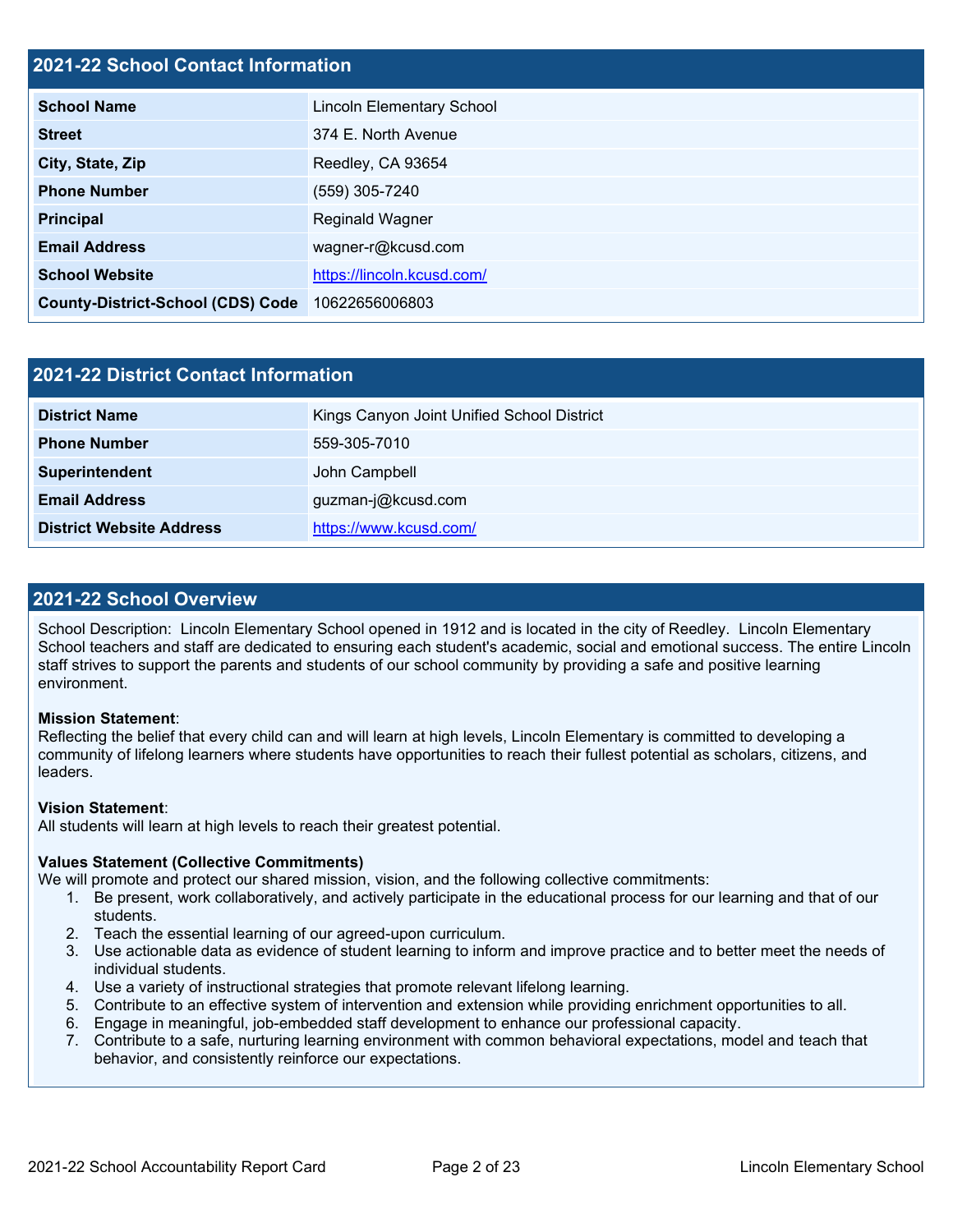# **About this School**

| 2020-21 Student Enrollment by Grade Level |                           |  |  |  |  |  |
|-------------------------------------------|---------------------------|--|--|--|--|--|
| <b>Grade Level</b>                        | <b>Number of Students</b> |  |  |  |  |  |
| Kindergarten                              | 65                        |  |  |  |  |  |
| Grade 1                                   | 51                        |  |  |  |  |  |
| Grade 2                                   | 46                        |  |  |  |  |  |
| Grade 3                                   | 48                        |  |  |  |  |  |
| Grade 4                                   | 38                        |  |  |  |  |  |
| Grade 5                                   | 39                        |  |  |  |  |  |
| <b>Total Enrollment</b>                   | 287                       |  |  |  |  |  |

### **2020-21 Student Enrollment by Student Group**

| <b>Student Group</b>                   | <b>Percent of Total Enrollment</b> |
|----------------------------------------|------------------------------------|
| American Indian or Alaska Native       | 0.7                                |
| <b>Hispanic or Latino</b>              | 97.9                               |
| <b>White</b>                           | 1.4                                |
| <b>English Learners</b>                | 53                                 |
| <b>Homeless</b>                        | 0.7                                |
| <b>Socioeconomically Disadvantaged</b> | 93                                 |
| <b>Students with Disabilities</b>      | 9.4                                |

# **A. Conditions of Learning State Priority: Basic**

The SARC provides the following information relevant to the State priority: Basic (Priority 1):

- Degree to which teachers are appropriately assigned and fully credentialed in the subject area and for the pupils they are teaching;
	- Pupils have access to standards-aligned instructional materials; and
- School facilities are maintained in good repair

Note: For more information refer to the Updated Teacher Equity Definitions web page at<https://www.cde.ca.gov/pd/ee/teacherequitydefinitions.asp>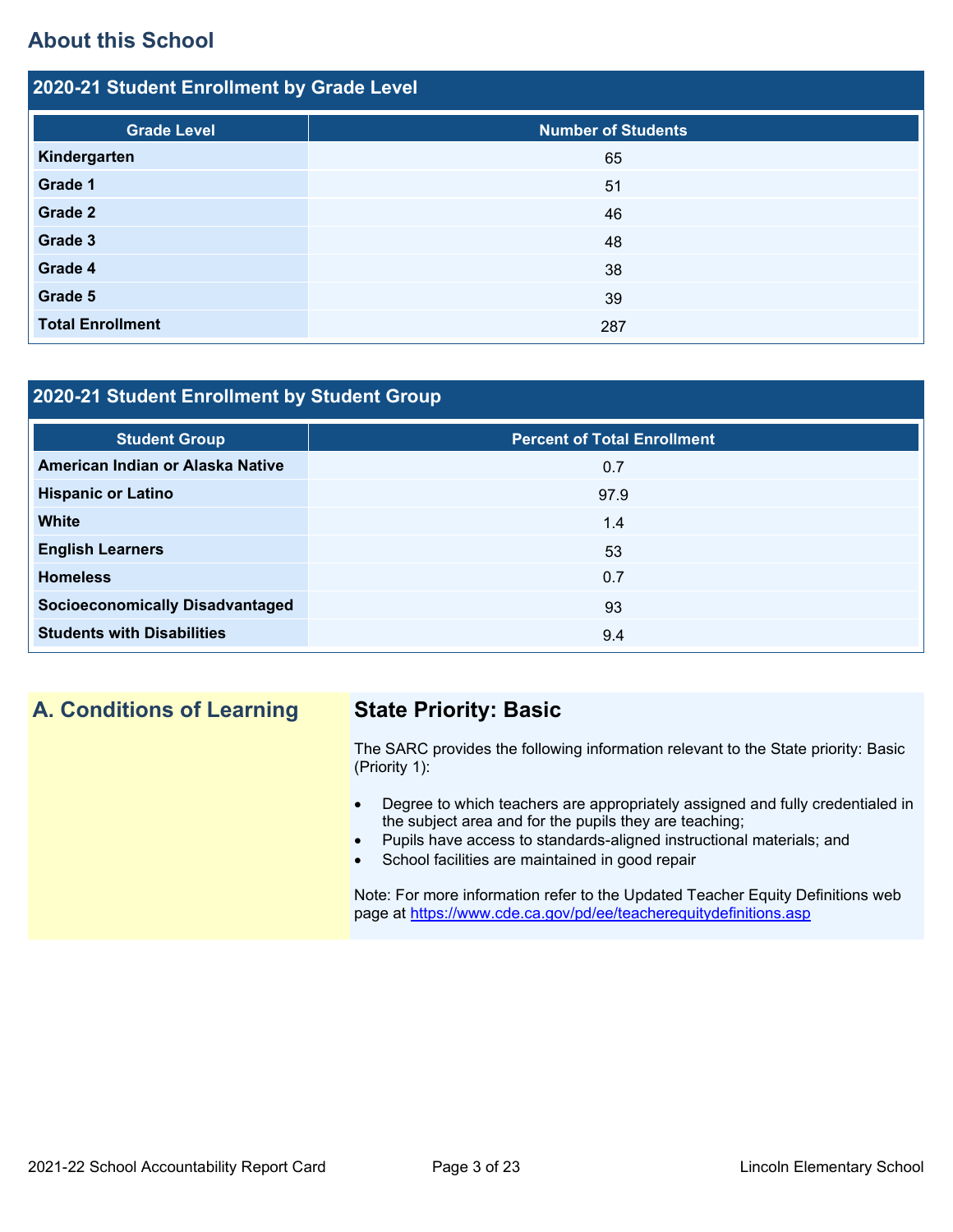| 2019-20 Teacher Preparation and Placement                                                       |         |  |  |  |
|-------------------------------------------------------------------------------------------------|---------|--|--|--|
| <b>Authorization/Assignment</b>                                                                 | 2019-20 |  |  |  |
| Fully (Preliminary or Clear) Credentialed for Subject and Student Placement (properly assigned) |         |  |  |  |
| <b>Intern Credential Holders Properly Assigned</b>                                              |         |  |  |  |
| Teachers Without Credentials and Misassignments ("ineffective" under ESSA)                      |         |  |  |  |
| Credentialed Teachers Assigned Out-of-Field ("out-of-field" under ESSA)                         |         |  |  |  |
| <b>Unknown</b>                                                                                  |         |  |  |  |
| <b>Total Teaching Positions</b>                                                                 |         |  |  |  |

Note: The data in this table is based on Full Time Equivalent (FTE) status. One FTE equals one staff member working full time; one FTE could also represent two staff members who each work 50 percent of full time. Additionally, an assignment is defined as a position that an educator is assigned to based on setting, subject, and grade level. An authorization is defined as the services that an educator is authorized to provide to students.

# **2019-20 Teachers Without Credentials and Misassignments (considered "ineffective" under ESSA) Authorization/Assignment 2019-20 Permits and Waivers Misassignments Vacant Positions Total Teachers Without Credentials and Misassignments**

## **2019-20 Credentialed Teachers Assigned Out-of-Field (considered "out-of-field" under ESSA)**

| <b>Indicator</b>                                       | 2019-20 |
|--------------------------------------------------------|---------|
| Credentialed Teachers Authorized on a Permit or Waiver |         |
| <b>Local Assignment Options</b>                        |         |
| <b>Total Out-of-Field Teachers</b>                     |         |

| 2019-20 Class Assignments                                                                                                                           |         |  |  |  |  |
|-----------------------------------------------------------------------------------------------------------------------------------------------------|---------|--|--|--|--|
| <b>Indicator</b>                                                                                                                                    | 2019-20 |  |  |  |  |
| <b>Misassignments for English Learners</b><br>(a percentage of all the classes with English learners taught by teachers that are misassigned)       |         |  |  |  |  |
| No credential, permit or authorization to teach<br>(a percentage of all the classes taught by teachers with no record of an authorization to teach) |         |  |  |  |  |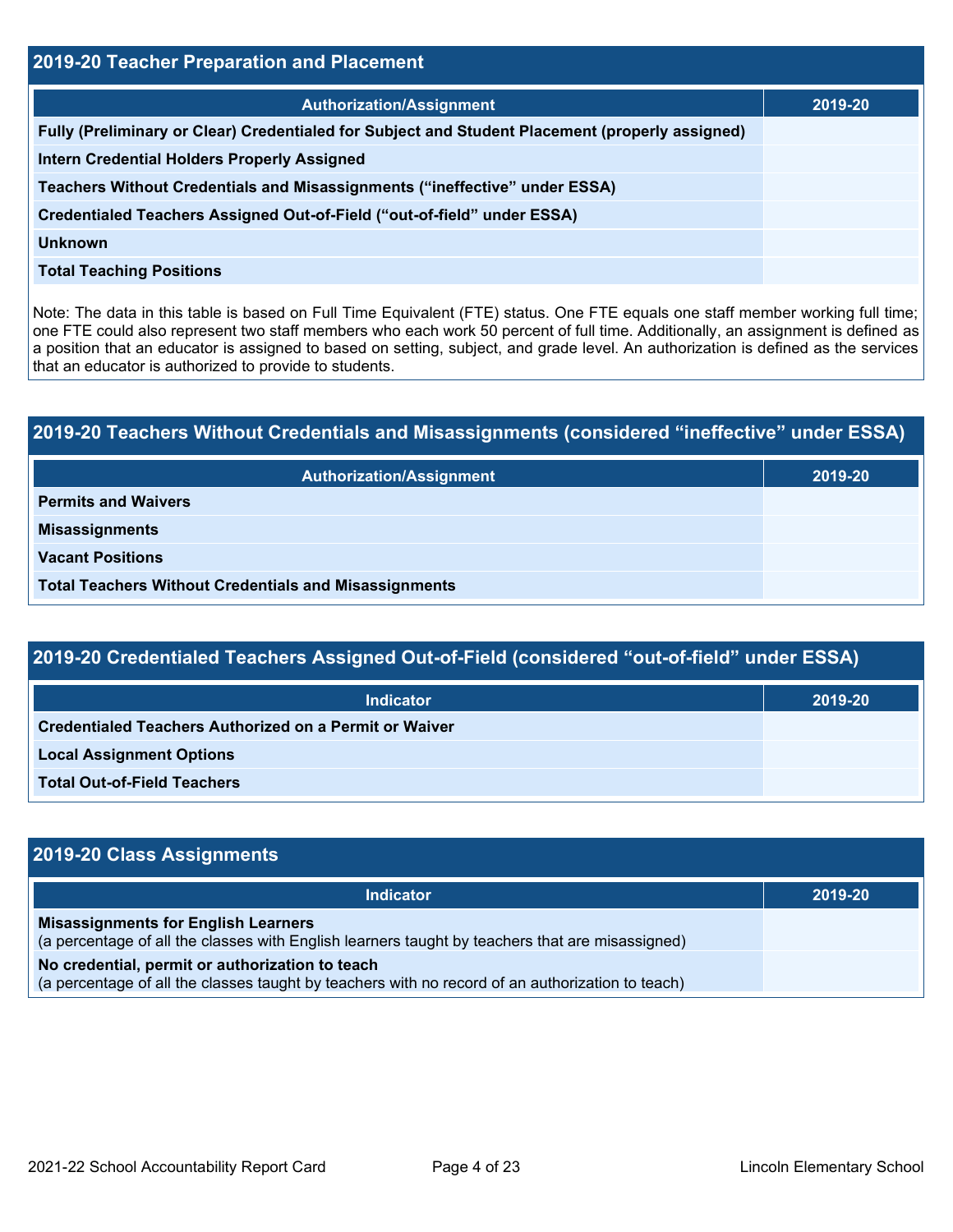### **2021-22 Quality, Currency, Availability of Textbooks and Other Instructional Materials**

A district textbook adoption committee is established for the process of textbook adoption. Each school site or grade level is represented on each textbook adoption committee. At Lincoln Elementary School, there are sufficient textbooks and instructional materials for each of the core content areas. Each pupil, including English Learners, have access to district adopted texts, workbooks, or other supplemental instructional materials to use in class and to take home.

#### **Year and month in which the data were collected** August 2021

| <b>Subject</b>                                         | Textbooks and Other Instructional Materials/year of<br><b>Adoption</b> | <b>From</b><br><b>Most</b><br><b>Recent</b><br><b>Adoption</b> | <b>Percent</b><br><b>Students</b><br><b>Lacking Own</b><br><b>Assigned</b><br><b>Copy</b> |
|--------------------------------------------------------|------------------------------------------------------------------------|----------------------------------------------------------------|-------------------------------------------------------------------------------------------|
| <b>Reading/Language Arts</b>                           | Grades TK-5: Engage New York, June 2014                                | <b>Yes</b>                                                     | $0\%$                                                                                     |
| <b>Mathematics</b>                                     | Grades TK-5: Engage New York, June 2014                                | <b>Yes</b>                                                     | $0\%$                                                                                     |
| <b>Science</b>                                         | Grades K-5 Amplify Science, 2020                                       | <b>Yes</b>                                                     | $0\%$                                                                                     |
| <b>History-Social Science</b>                          | Scott Foresman, It's Revolutionary, 2005 edition                       | Yes                                                            | $0\%$                                                                                     |
| <b>Foreign Language</b>                                | <b>NA</b>                                                              |                                                                | <b>NA</b>                                                                                 |
| <b>Health</b>                                          | <b>NA</b>                                                              |                                                                | <b>NA</b>                                                                                 |
| <b>Visual and Performing Arts</b>                      | N/A                                                                    |                                                                | <b>NA</b>                                                                                 |
| <b>Science Laboratory Equipment</b><br>$(grades 9-12)$ | N/A                                                                    |                                                                | <b>NA</b>                                                                                 |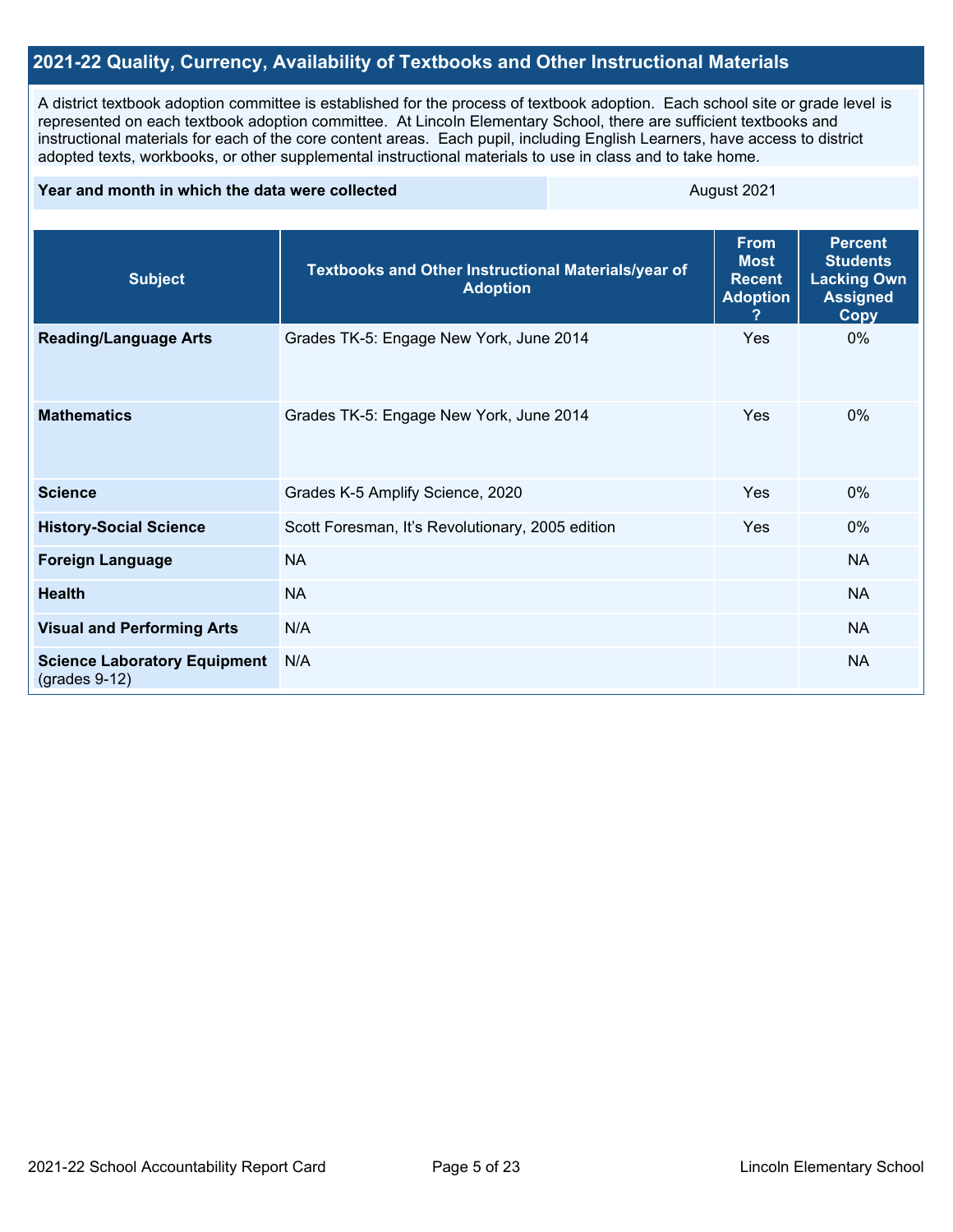#### **School Facility Conditions and Planned Improvements**

KCUSD prioritizes school campuses that are clean, safe, and functional. To assist in this effort, the district uses a facility survey instrument developed by the State of California Office of Public School Construction. The results of this survey are available at the KCUSD Business Office.

Below is more specific information on the condition of the school and the efforts made to ensure that students are provided with a clean, safe, and functional learning environment. Additional information about the condition of the school's facilities may be obtained by speaking with the school principal.

Lincoln Elementary School has 18 classrooms, a multi-purpose room, a library and an administration building. The main campus was built in 1957. Additional relocatable classrooms were constructed in 1995 and a library was constructed in 2005. In 2019, additional lighting was added to the parking lot and the student drop off area improved. In 2021, old asphalt in front of the library building was removed and replaced with new concrete.

District maintenance staff ensures that the repairs necessary to keep the school in good repair and working order are completed. A work order process is used to ensure efficient service, and that emergency repairs are given the highest priority.

The Director of Maintenance, Custodial Supervisor, and the site principals work cooperatively with the custodial staff to develop cleaning schedules to ensure a clean and safe school.

The district participates in the State School Deferred Maintenance Program, which provides state matching funds on a dollar for dollar basis to assist school districts with expenditures for major repair or replacement of existing school building components. Typically, this includes roofing, plumbing, heating, air conditioning, electrical systems, interior or exterior painting, and floor systems.

#### **Year and month of the most recent FIT report** 10/2021 10/2021

| <b>System Inspected</b>                                                       | <b>Rate</b><br>Good | Rate<br>Fair | Rate<br>Poor | <b>Repair Needed and Action Taken or Planned</b>                                                                                                                                                                                      |
|-------------------------------------------------------------------------------|---------------------|--------------|--------------|---------------------------------------------------------------------------------------------------------------------------------------------------------------------------------------------------------------------------------------|
| <b>Systems:</b><br>Gas Leaks, Mechanical/HVAC, Sewer                          | X                   |              |              |                                                                                                                                                                                                                                       |
| Interior:<br><b>Interior Surfaces</b>                                         | $\mathsf{X}$        |              |              |                                                                                                                                                                                                                                       |
| <b>Cleanliness:</b><br>Overall Cleanliness, Pest/Vermin Infestation           | $\sf X$             |              |              |                                                                                                                                                                                                                                       |
| <b>Electrical</b>                                                             | X                   |              |              | Ballast out in rooms. 3, 6, 9, 11, 12, 15 and 16.<br>Several ballasts are malfunctioning and need to<br>be replaced, district electrician to replace.<br>Hallway light burnt out in the 3rd wing, district<br>electrician to replace. |
| <b>Restrooms/Fountains:</b><br>Restrooms, Sinks/ Fountains                    | $\sf X$             |              |              |                                                                                                                                                                                                                                       |
| Safety:<br>Fire Safety, Hazardous Materials                                   | X                   |              |              |                                                                                                                                                                                                                                       |
| Structural:<br><b>Structural Damage, Roofs</b>                                | X                   |              |              | Exemplary                                                                                                                                                                                                                             |
| <b>External:</b><br>Playground/School Grounds, Windows/<br>Doors/Gates/Fences | X                   |              |              | Tree limbs snapped and feel to ground. Tree<br>limbs snapped off, grounds department to cut<br>down and remove tree.                                                                                                                  |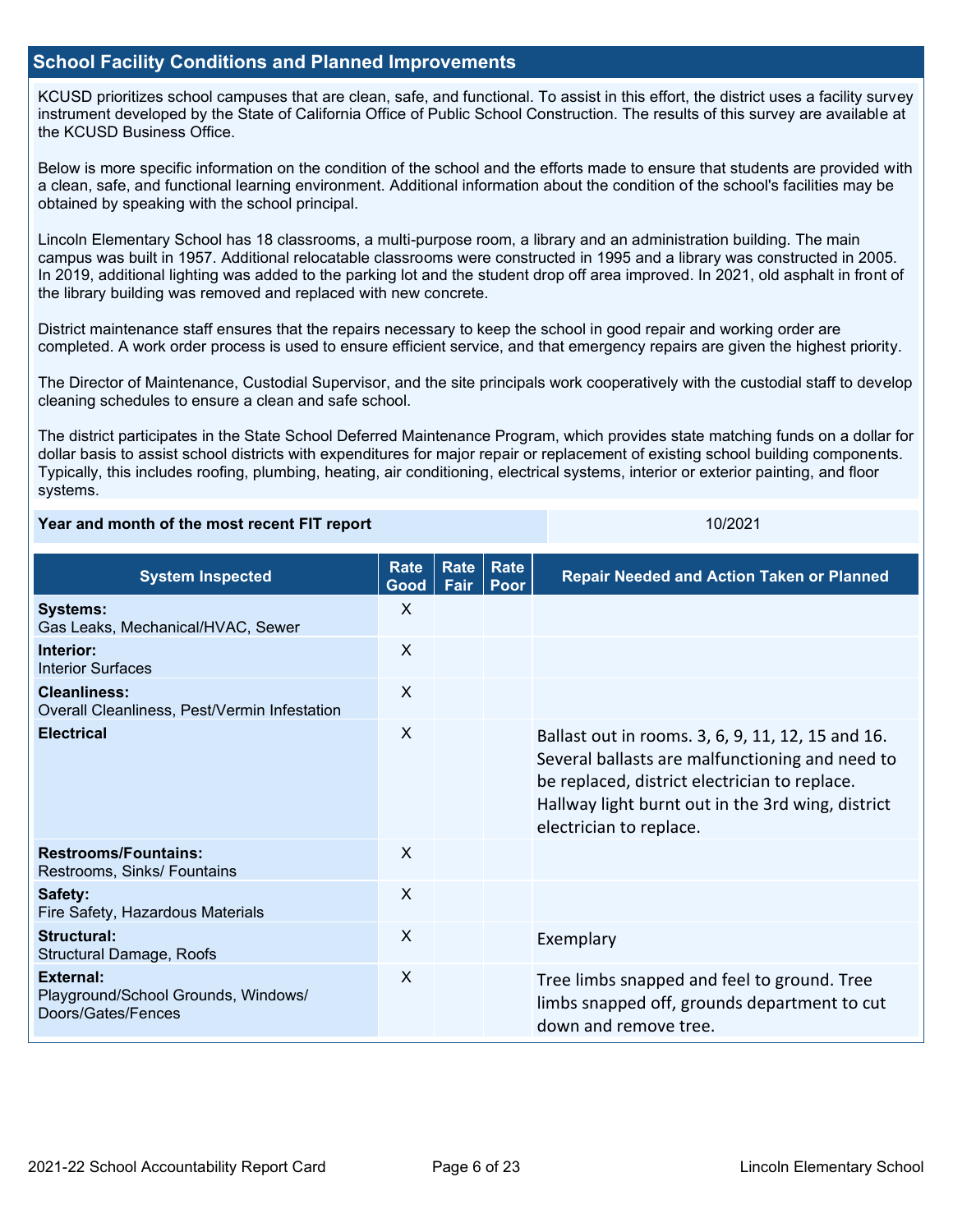| <b>Overall Facility Rate</b> |      |      |      |  |  |  |
|------------------------------|------|------|------|--|--|--|
| <b>Exemplary</b>             | Good | Fair | Poor |  |  |  |
|                              |      |      |      |  |  |  |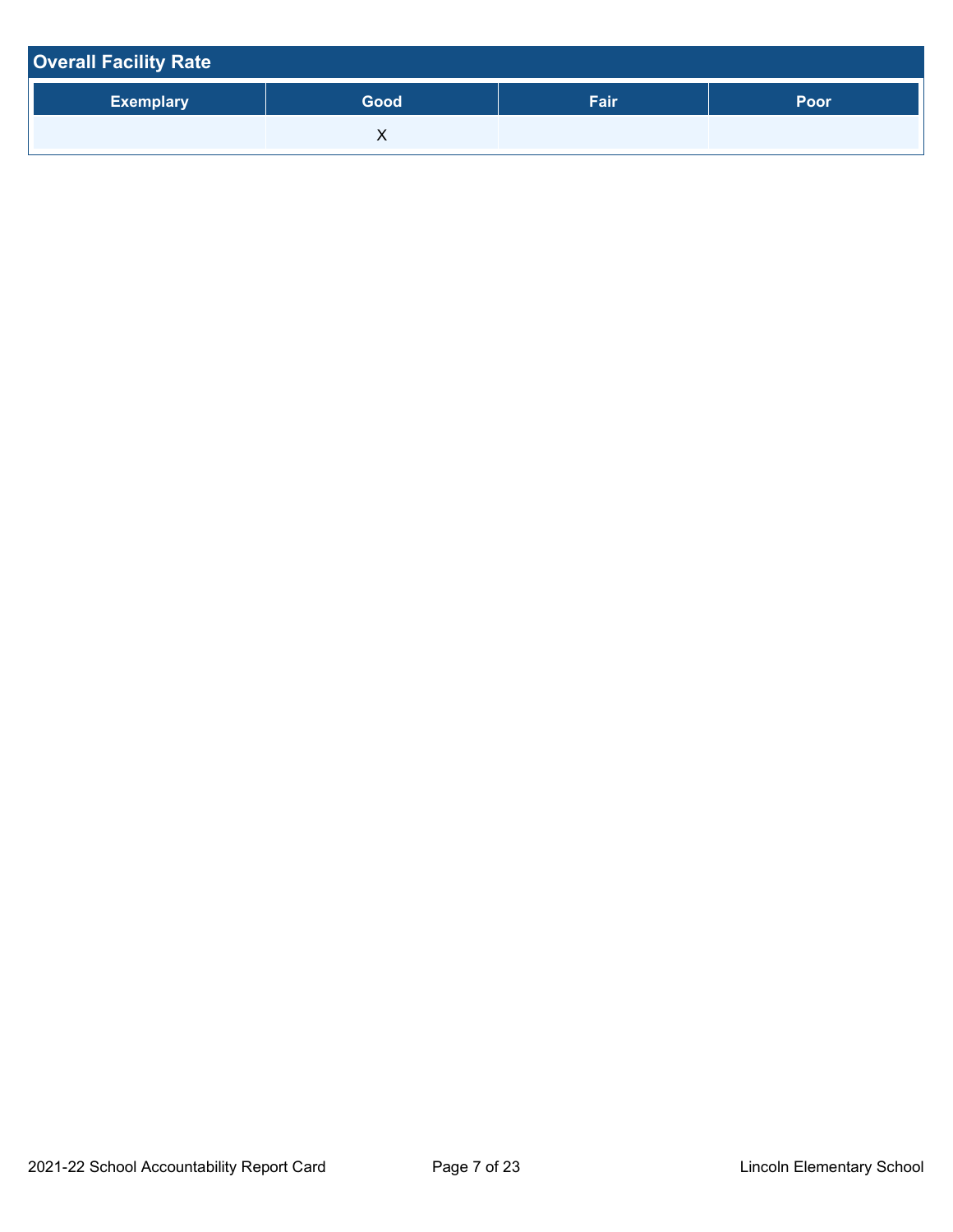# **B. Pupil Outcomes State Priority: Pupil Achievement**

The SARC provides the following information relevant to the State priority: Pupil Achievement (Priority 4):

#### **Statewide Assessments**

(i.e., California Assessment of Student Performance and Progress [CAASPP] System includes the Smarter Balanced Summative Assessments for students in the general education population and the California Alternate Assessments [CAAs] for English language arts/literacy [ELA] and mathematics given in grades three through eight and grade eleven. Only eligible students may participate in the administration of the CAAs. CAAs items are aligned with alternate achievement standards, which are linked with the Common Core State Standards [CCSS] for students with the most significant cognitive disabilities).

The CAASPP System encompasses the following assessments and student participation requirements:

- 1. **Smarter Balanced Summative Assessments and CAAs for ELA** in grades three through eight and grade eleven.
- 2. **Smarter Balanced Summative Assessments and CAAs for mathematics** in grades three through eight and grade eleven.
- 3. **California Science Test (CAST) and CAAs for Science** in grades five, eight, and once in high school (i.e., grade ten, eleven, or twelve).

#### **SARC Reporting in the 2020-2021 School Year Only**

Where the most viable option, LEAs were required to administer the statewide summative assessment in ELA and mathematics. Where a statewide summative assessment was not the most viable option for the LEA (or for one or more gradelevel[s] within the LEA) due to the pandemic, LEAs were allowed to report results from a different assessment that met the criteria established by the State Board of Education (SBE) on March 16, 2021. The assessments were required to be:

- Aligned with CA CCSS for ELA and mathematics;
- Available to students in grades 3 through 8, and grade 11; and
- Uniformly administered across a grade, grade span, school, or district to all eligible students.

#### **Options**

Note that the CAAs could only be administered in-person following health and safety requirements. If it was not viable for the LEA to administer the CAAs in person with health and safety guidelines in place, the LEA was directed to not administer the tests. There were no other assessment options available for the CAAs. Schools administered the Smarter Balanced Summative Assessments for ELA and mathematics, other assessments that meet the SBE criteria, or a combination of both, and they could only choose one of the following:

- Smarter Balanced ELA and mathematics summative assessments;
- Other assessments meeting the SBE criteria; or
- Combination of Smarter Balanced ELA and mathematics summative assessments and other assessments.

The percentage of students who have successfully completed courses that satisfy the requirements for entrance to the University of California and the California State University, or career technical education sequences or programs of study.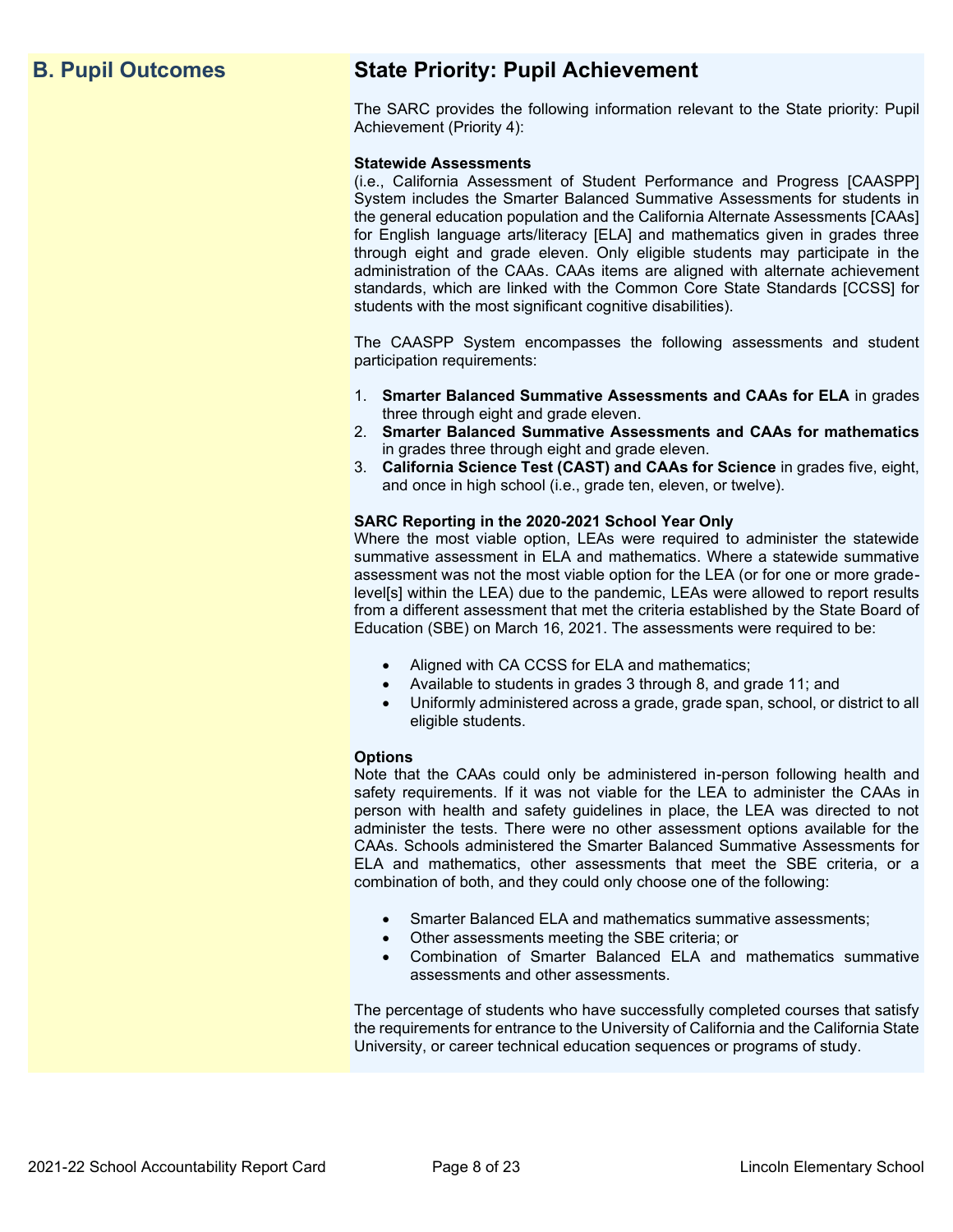#### **Percentage of Students Meeting or Exceeding the State Standard on CAASPP**

This table displays CAASPP test results in ELA and mathematics for all students grades three through eight and grade eleven taking and completing a state-administered assessment.

The 2019-2020 data cells with N/A values indicate that the 2019-2020 data are not available due to the COVID-19 pandemic and resulting summative test suspension. The Executive Order N-30-20 was issued which waived the assessment, accountability, and reporting requirements for the 2019-2020 school year.

The 2020-2021 data cells have N/A values because these data are not comparable to other year data due to the COVID-19 pandemic during the 2020-2021 school year. Where the CAASPP assessments in ELA and/or mathematics is not the most viable option, the LEAs were allowed to administer local assessments. Therefore, the 2020-2021 data between school years for the school, district, state are not an accurate comparison. As such, it is inappropriate to compare results of the 2020-2021 school year to other school years.

| Subject                                                              | <b>School</b><br>2019-20 | <b>School</b><br>2020-21 | <b>District</b><br>2019-20 | <b>District</b><br>2020-21 | <b>State</b><br>2019-20 | <b>State</b><br>2020-21 |
|----------------------------------------------------------------------|--------------------------|--------------------------|----------------------------|----------------------------|-------------------------|-------------------------|
| <b>English Language Arts/Literacy</b><br>$\left($ grades 3-8 and 11) | N/A                      | N/A                      | N/A                        | N/A                        | N/A                     | N/A                     |
| <b>Mathematics</b><br>$(grades 3-8 and 11)$                          | N/A                      | N/A                      | N/A                        | N/A                        | N/A                     | N/A                     |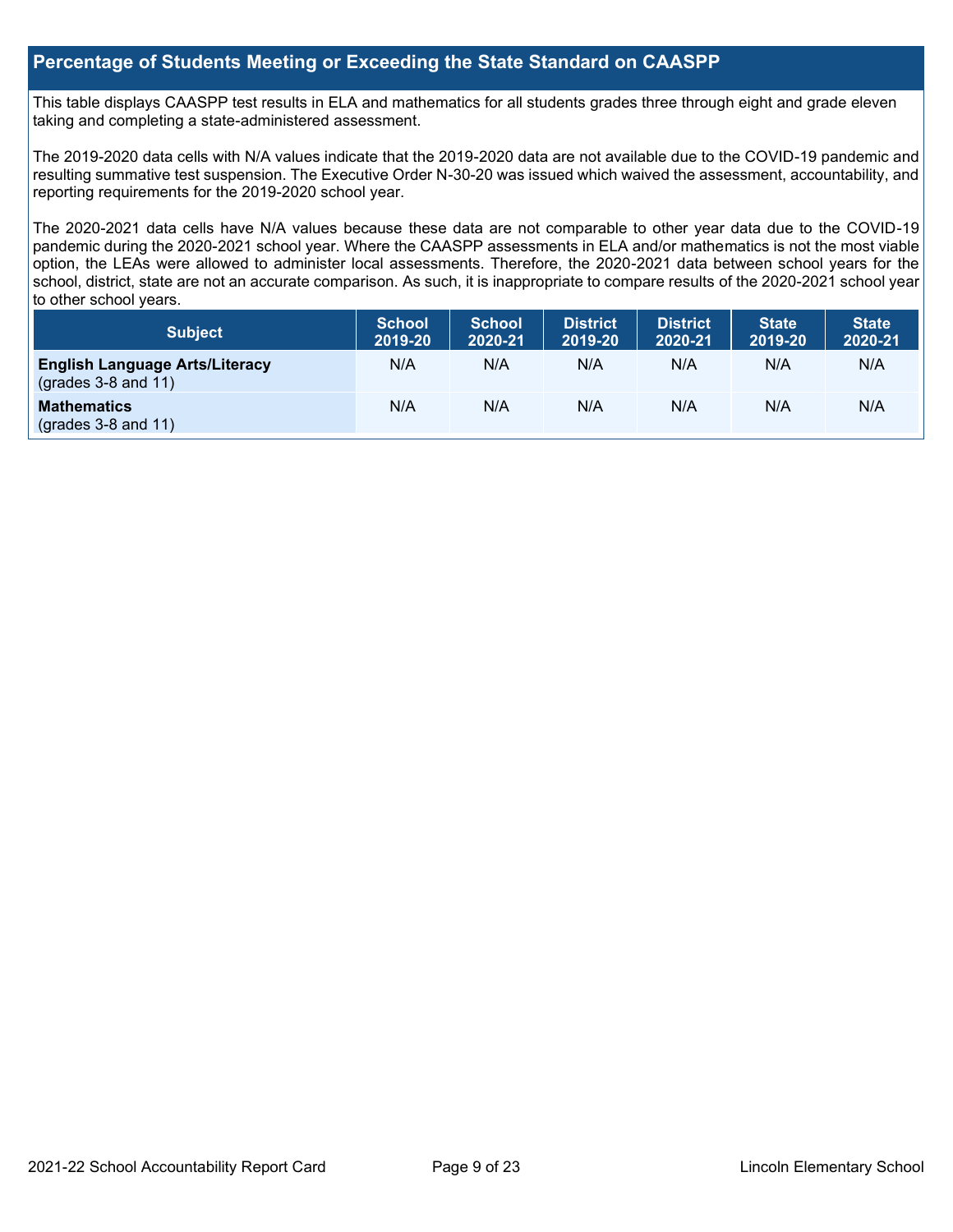### **2020-21 CAASPP Test Results in ELA by Student Group**

This table displays CAASPP test results in ELA by student group for students grades three through eight and grade eleven taking and completing a state-administered assessment. The CDE will populate this table for schools in cases where the school administered the CAASPP assessment. In cases where the school administered a local assessment instead of CAASPP, the CDE will populate this table with "NT" values, meaning this school did not test students using the CAASPP. See the local assessment(s) table for more information.

| <b>CAASPP</b><br><b>Student Groups</b>               | <b>CAASPP</b><br><b>Total</b><br><b>Enrollment</b> | <b>CAASPP</b><br><b>Number</b><br><b>Tested</b> | <b>CAASPP</b><br><b>Percent</b><br><b>Tested</b> | <b>CAASPP</b><br><b>Percent</b><br><b>Not Tested</b> | <b>CAASPP</b><br><b>Percent</b><br><b>Met or</b><br><b>Exceeded</b> |
|------------------------------------------------------|----------------------------------------------------|-------------------------------------------------|--------------------------------------------------|------------------------------------------------------|---------------------------------------------------------------------|
| <b>All Students</b>                                  | 129                                                | 129                                             | 100                                              | $\mathbf 0$                                          | 29.46                                                               |
| <b>Female</b>                                        | 58                                                 | 58                                              | 100                                              | $\mathbf 0$                                          | 41.38                                                               |
| <b>Male</b>                                          | 71                                                 | 71                                              | 100                                              | $\mathbf{0}$                                         | 19.72                                                               |
| American Indian or Alaska Native                     | --                                                 | $\overline{\phantom{m}}$                        | --                                               | $\overline{\phantom{a}}$                             | --                                                                  |
| <b>Asian</b>                                         | $\mathbf{0}$                                       | $\mathbf 0$                                     | $\mathbf{0}$                                     | $\Omega$                                             | 0                                                                   |
| <b>Black or African American</b>                     | $\mathbf{0}$                                       | $\mathbf 0$                                     | $\mathbf{0}$                                     | $\Omega$                                             | 0                                                                   |
| <b>Filipino</b>                                      | $\mathbf 0$                                        | $\mathbf 0$                                     | $\mathbf{0}$                                     | $\Omega$                                             | $\mathbf 0$                                                         |
| <b>Hispanic or Latino</b>                            | 126                                                | 126                                             | 100                                              | $\mathbf{0}$                                         | 29.37                                                               |
| Native Hawaiian or Pacific Islander                  | $\mathbf 0$                                        | $\mathbf 0$                                     | $\mathbf{0}$                                     | $\mathbf 0$                                          | $\mathbf 0$                                                         |
| <b>Two or More Races</b>                             | $\mathbf 0$                                        | $\mathbf 0$                                     | $\mathbf{0}$                                     | $\mathbf 0$                                          | 0                                                                   |
| <b>White</b>                                         | --                                                 | $\overline{\phantom{m}}$                        |                                                  | $\overline{\phantom{a}}$                             | $-$                                                                 |
| <b>English Learners</b>                              | 55                                                 | 55                                              | 100                                              | $\Omega$                                             | 12.73                                                               |
| <b>Foster Youth</b>                                  | --                                                 | $\overline{\phantom{m}}$                        | --                                               | $\sim$                                               | --                                                                  |
| <b>Homeless</b>                                      | $\Omega$                                           | $\mathbf 0$                                     | $\mathbf{0}$                                     | $\Omega$                                             | 0                                                                   |
| <b>Military</b>                                      | $\mathbf 0$                                        | $\pmb{0}$                                       | $\Omega$                                         | 0                                                    | $\pmb{0}$                                                           |
| <b>Socioeconomically Disadvantaged</b>               | 119                                                | 119                                             | 100                                              | $\Omega$                                             | 29.41                                                               |
| <b>Students Receiving Migrant Education Services</b> | $- -$                                              | --                                              |                                                  | --                                                   |                                                                     |
| <b>Students with Disabilities</b>                    | 12                                                 | 12                                              | 100                                              | $\overline{0}$                                       | 0                                                                   |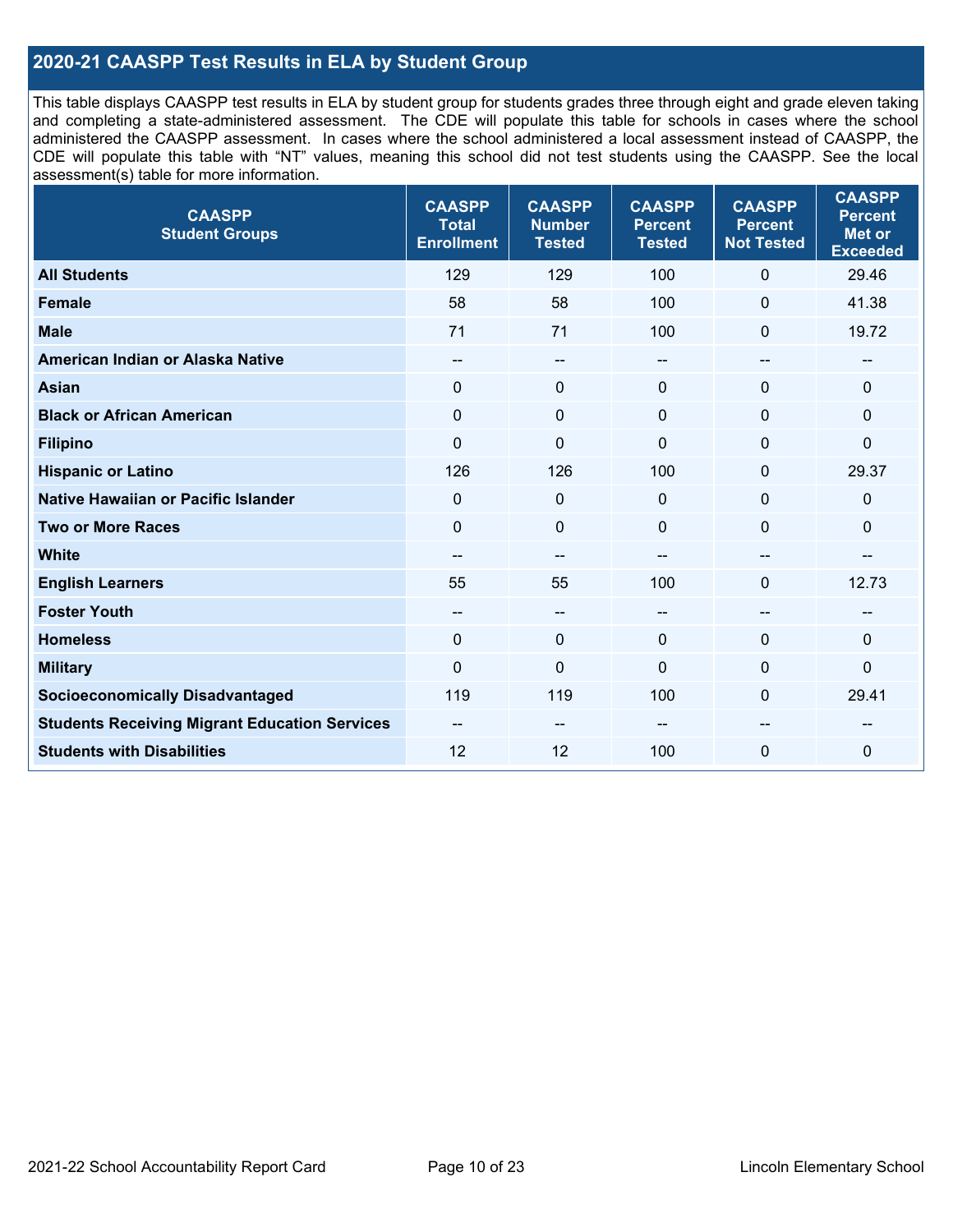### **2020-21 CAASPP Test Results in Math by Student Group**

This table displays CAASPP test results in Math by student group for students grades three through eight and grade eleven taking and completing a state-administered assessment. The CDE will populate this table for schools in cases where the school administered the CAASPP assessment. In cases where the school administered a local assessment instead of CAASPP, the CDE will populate this table with "NT" values, meaning this school did not test students using the CAASPP. See the local assessment(s) table for more information.

| <b>CAASPP</b><br><b>Student Groups</b>               | <b>CAASPP</b><br><b>Total</b><br><b>Enrollment</b> | <b>CAASPP</b><br><b>Number</b><br><b>Tested</b> | <b>CAASPP</b><br><b>Percent</b><br><b>Tested</b> | <b>CAASPP</b><br><b>Percent</b><br><b>Not Tested</b> | <b>CAASPP</b><br><b>Percent</b><br><b>Met or</b><br><b>Exceeded</b> |
|------------------------------------------------------|----------------------------------------------------|-------------------------------------------------|--------------------------------------------------|------------------------------------------------------|---------------------------------------------------------------------|
| <b>All Students</b>                                  | 129                                                | 129                                             | 100.00                                           | 0.00                                                 | 20.16                                                               |
| Female                                               | 58                                                 | 58                                              | 100.00                                           | 0.00                                                 | 18.97                                                               |
| <b>Male</b>                                          | 71                                                 | 71                                              | 100.00                                           | 0.00                                                 | 21.13                                                               |
| American Indian or Alaska Native                     | $\qquad \qquad -$                                  | --                                              | --                                               | --                                                   | $\overline{\phantom{a}}$                                            |
| <b>Asian</b>                                         | $\mathbf 0$                                        | 0                                               | $\mathbf{0}$                                     | 0                                                    | $\mathbf 0$                                                         |
| <b>Black or African American</b>                     | $\mathbf{0}$                                       | 0                                               | $\Omega$                                         | 0                                                    | $\mathbf 0$                                                         |
| <b>Filipino</b>                                      | $\mathbf 0$                                        | $\mathbf 0$                                     | $\mathbf 0$                                      | $\overline{0}$                                       | $\pmb{0}$                                                           |
| <b>Hispanic or Latino</b>                            | 126                                                | 126                                             | 100.00                                           | 0.00                                                 | 19.84                                                               |
| Native Hawaiian or Pacific Islander                  | $\mathbf 0$                                        | $\mathbf 0$                                     | $\mathbf 0$                                      | 0                                                    | $\mathbf 0$                                                         |
| <b>Two or More Races</b>                             | $\mathbf 0$                                        | 0                                               | $\mathbf 0$                                      | 0                                                    | $\mathbf 0$                                                         |
| <b>White</b>                                         | $\qquad \qquad -$                                  | $\qquad \qquad -$                               | --                                               | $-$                                                  | $\sim$                                                              |
| <b>English Learners</b>                              | 55                                                 | 55                                              | 100.00                                           | 0.00                                                 | 7.27                                                                |
| <b>Foster Youth</b>                                  | $\overline{\phantom{a}}$                           | $\qquad \qquad -$                               | --                                               |                                                      | --                                                                  |
| <b>Homeless</b>                                      | $\Omega$                                           | $\mathbf 0$                                     | $\mathbf 0$                                      | $\Omega$                                             | $\mathbf 0$                                                         |
| <b>Military</b>                                      | $\overline{0}$                                     | $\pmb{0}$                                       | $\mathbf 0$                                      | $\mathbf{0}$                                         | $\pmb{0}$                                                           |
| <b>Socioeconomically Disadvantaged</b>               | 119                                                | 119                                             | 100.00                                           | 0.00                                                 | 21.85                                                               |
| <b>Students Receiving Migrant Education Services</b> | --                                                 | --                                              |                                                  |                                                      |                                                                     |
| <b>Students with Disabilities</b>                    | 12                                                 | 12                                              | 100.00                                           | 0.00                                                 | 0.00                                                                |

### **2020-21 Local Assessment Test Results in ELA by Student Group**

This table displays Local Assessment test results in ELA by student group for students grades three through eight and grade eleven. LEAs/schools will populate this table for schools in cases where the school administered a local assessment. In cases where the school administered the CAASPP assessment, LEAs/schools will populate this table with "N/A" values in all cells, meaning this table is Not Applicable for this school.

| N/A<br><b>Student Groups</b>     | N/A<br><b>Total</b><br><b>Enrollment</b> | N/A<br><b>Number</b><br><b>Tested</b> | N/A<br><b>Percent</b><br><b>Tested</b> | N/A<br>Percent<br><b>Not Tested</b> | N/A<br><b>Percent</b><br><b>At or Above</b><br><b>Grade Level</b> |
|----------------------------------|------------------------------------------|---------------------------------------|----------------------------------------|-------------------------------------|-------------------------------------------------------------------|
| <b>All Students</b>              | N/A                                      | N/A                                   | N/A                                    | N/A                                 | N/A                                                               |
| Female                           | N/A                                      | N/A                                   | N/A                                    | N/A                                 | N/A                                                               |
| <b>Male</b>                      | N/A                                      | N/A                                   | N/A                                    | N/A                                 | N/A                                                               |
| American Indian or Alaska Native | N/A                                      | N/A                                   | N/A                                    | N/A                                 | N/A                                                               |
| <b>Asian</b>                     | N/A                                      | N/A                                   | N/A                                    | N/A                                 | N/A                                                               |

2021-22 School Accountability Report Card **Page 11 of 23** Lincoln Elementary School **Page 11** of 23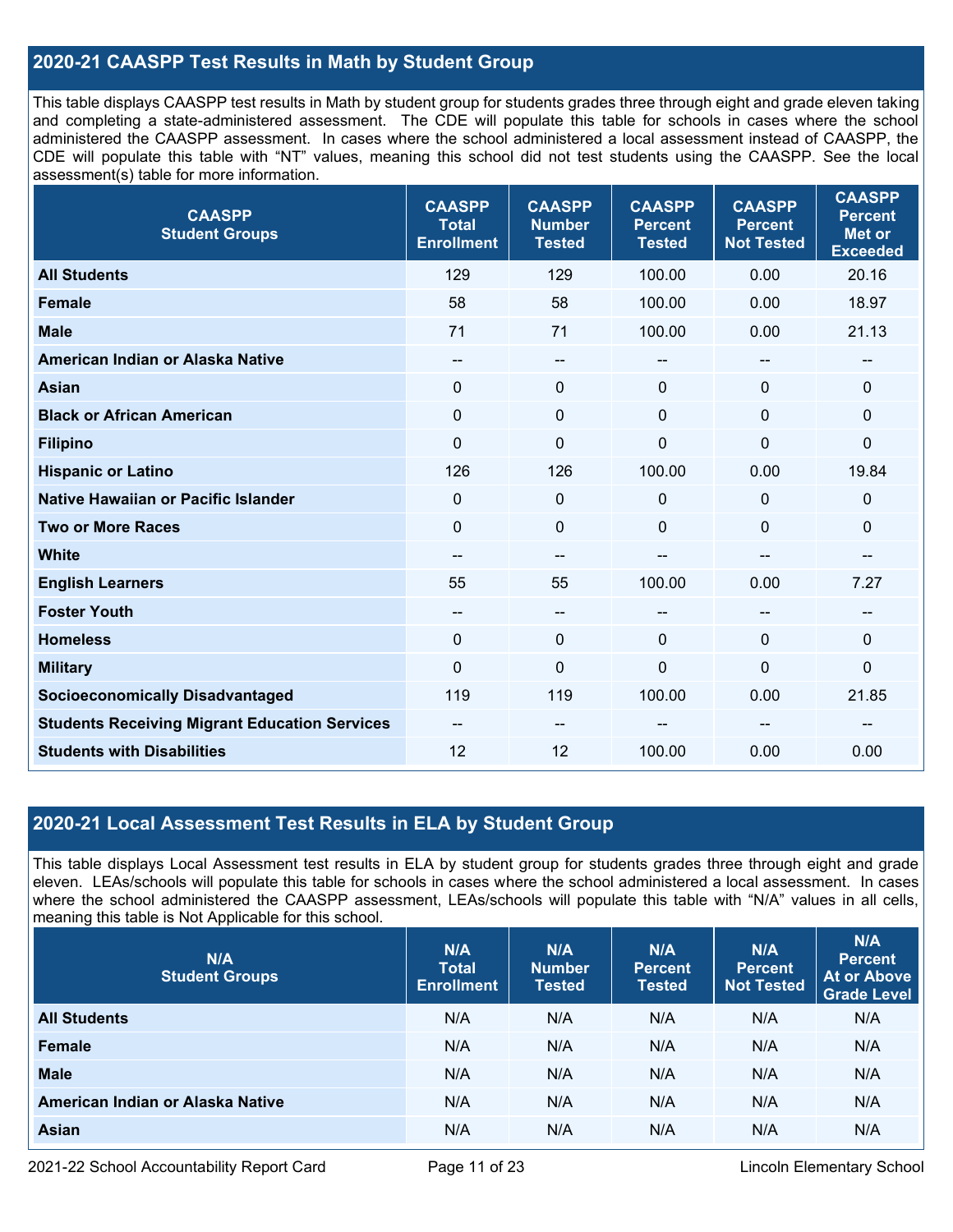| <b>Black or African American</b>                                                           | N/A | N/A | N/A | N/A | N/A |
|--------------------------------------------------------------------------------------------|-----|-----|-----|-----|-----|
| <b>Filipino</b>                                                                            | N/A | N/A | N/A | N/A | N/A |
| <b>Hispanic or Latino</b>                                                                  | N/A | N/A | N/A | N/A | N/A |
| Native Hawaiian or Pacific Islander                                                        | N/A | N/A | N/A | N/A | N/A |
| <b>Two or More Races</b>                                                                   | N/A | N/A | N/A | N/A | N/A |
| <b>White</b>                                                                               | N/A | N/A | N/A | N/A | N/A |
| <b>English Learners</b>                                                                    | N/A | N/A | N/A | N/A | N/A |
| <b>Foster Youth</b>                                                                        | N/A | N/A | N/A | N/A | N/A |
| <b>Homeless</b>                                                                            | N/A | N/A | N/A | N/A | N/A |
| <b>Military</b>                                                                            | N/A | N/A | N/A | N/A | N/A |
| <b>Socioeconomically Disadvantaged</b>                                                     | N/A | N/A | N/A | N/A | N/A |
| <b>Students Receiving Migrant Education Services</b>                                       | N/A | N/A | N/A | N/A | N/A |
| <b>Students with Disabilities</b>                                                          | N/A | N/A | N/A | N/A | N/A |
| *At or above the grade-level standard in the context of the local assessment administered. |     |     |     |     |     |

## **2020-21 Local Assessment Test Results in Math by Student Group**

This table displays Local Assessment test results in Math by student group for students grades three through eight and grade eleven. LEAs/schools will populate this table for schools in cases where the school administered a local assessment. In cases where the school administered the CAASPP assessment, LEAs/schools will populate this table with "N/A" values in all cells, meaning this table is Not Applicable for this school.

| N/A<br><b>Student Groups</b>                         | N/A<br><b>Total</b><br><b>Enrollment</b> | N/A<br><b>Number</b><br><b>Tested</b> | N/A<br><b>Percent</b><br><b>Tested</b> | N/A<br><b>Percent</b><br><b>Not Tested</b> | N/A<br><b>Percent</b><br><b>At or Above</b><br><b>Grade Level</b> |
|------------------------------------------------------|------------------------------------------|---------------------------------------|----------------------------------------|--------------------------------------------|-------------------------------------------------------------------|
| <b>All Students</b>                                  | N/A                                      | N/A                                   | N/A                                    | N/A                                        | N/A                                                               |
| <b>Female</b>                                        | N/A                                      | N/A                                   | N/A                                    | N/A                                        | N/A                                                               |
| <b>Male</b>                                          | N/A                                      | N/A                                   | N/A                                    | N/A                                        | N/A                                                               |
| American Indian or Alaska Native                     | N/A                                      | N/A                                   | N/A                                    | N/A                                        | N/A                                                               |
| <b>Asian</b>                                         | N/A                                      | N/A                                   | N/A                                    | N/A                                        | N/A                                                               |
| <b>Black or African American</b>                     | N/A                                      | N/A                                   | N/A                                    | N/A                                        | N/A                                                               |
| <b>Filipino</b>                                      | N/A                                      | N/A                                   | N/A                                    | N/A                                        | N/A                                                               |
| <b>Hispanic or Latino</b>                            | N/A                                      | N/A                                   | N/A                                    | N/A                                        | N/A                                                               |
| Native Hawaiian or Pacific Islander                  | N/A                                      | N/A                                   | N/A                                    | N/A                                        | N/A                                                               |
| <b>Two or More Races</b>                             | N/A                                      | N/A                                   | N/A                                    | N/A                                        | N/A                                                               |
| <b>White</b>                                         | N/A                                      | N/A                                   | N/A                                    | N/A                                        | N/A                                                               |
| <b>English Learners</b>                              | N/A                                      | N/A                                   | N/A                                    | N/A                                        | N/A                                                               |
| <b>Foster Youth</b>                                  | N/A                                      | N/A                                   | N/A                                    | N/A                                        | N/A                                                               |
| <b>Homeless</b>                                      | N/A                                      | N/A                                   | N/A                                    | N/A                                        | N/A                                                               |
| <b>Military</b>                                      | N/A                                      | N/A                                   | N/A                                    | N/A                                        | N/A                                                               |
| <b>Socioeconomically Disadvantaged</b>               | N/A                                      | N/A                                   | N/A                                    | N/A                                        | N/A                                                               |
| <b>Students Receiving Migrant Education Services</b> | N/A                                      | N/A                                   | N/A                                    | N/A                                        | N/A                                                               |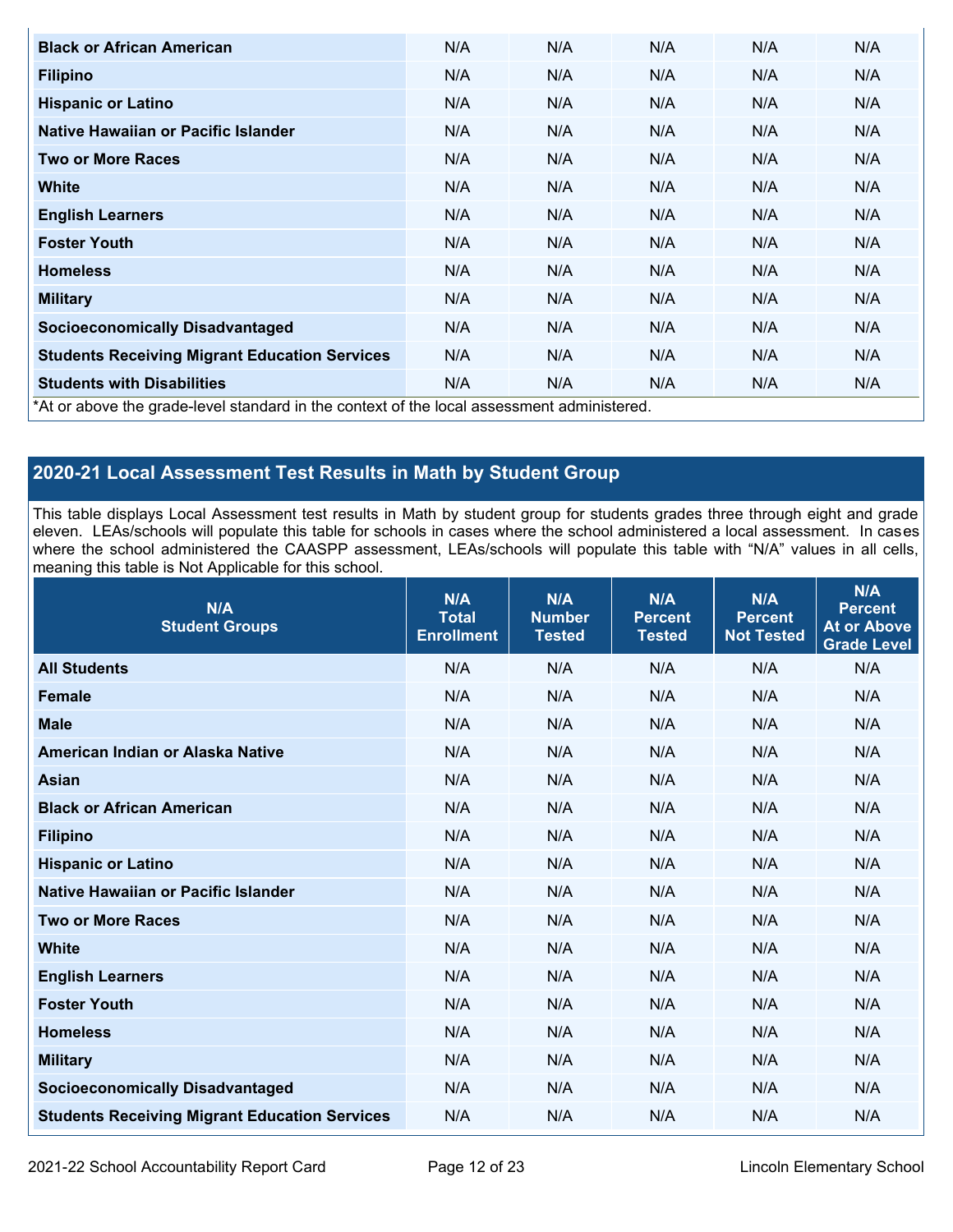| <b>Students with Disabilities</b>                                                           | N/A | N/A | N/A | N/A | N/A |  |  |
|---------------------------------------------------------------------------------------------|-----|-----|-----|-----|-----|--|--|
| *At as above the escale level standard in the context of the local accordinate admissioned. |     |     |     |     |     |  |  |

\*At or above the grade-level standard in the context of the local assessment administered.

#### **CAASPP Test Results in Science for All Students**

This table displays the percentage of all students grades five, eight, and High School meeting or exceeding the State Standard.

The 2019-2020 data cells with N/A values indicate that the 2019-2020 data are not available due to the COVID-19 pandemic and resulting summative testing suspension. The Executive Order N-30-20 was issued which waived the assessment, accountability, and reporting requirements for the 2019-2020 school year.

For any 2020-2021 data cells with N/T values indicate that this school did not test students using the CAASPP Science.

| <b>Subject</b>                                  | <b>School</b> | <b>School</b> | <b>District</b> | District | <b>State</b> | <b>State</b> |
|-------------------------------------------------|---------------|---------------|-----------------|----------|--------------|--------------|
|                                                 | 2019-20       | 2020-21       | 2019-20         | 2020-21  | 2019-20      | 2020-21      |
| <b>Science</b><br>(grades 5, 8 and high school) | N/A           | ΝT            | N/A             | NT       | N/A          | 28.72        |

### **2020-21 CAASPP Test Results in Science by Student Group**

This table displays CAASPP test results in Science by student group for students grades five, eight, and High School. For any data cells with N/T values indicate that this school did not test students using the CAASPP Science.

| <b>Student Group</b>                                 | <b>Total</b><br><b>Enrollment</b>     | <b>Number</b><br><b>Tested</b> | <b>Percent</b><br><b>Tested</b> | <b>Percent</b><br><b>Not Tested</b> | <b>Percent</b><br><b>Met or</b><br><b>Exceeded</b> |
|------------------------------------------------------|---------------------------------------|--------------------------------|---------------------------------|-------------------------------------|----------------------------------------------------|
| <b>All Students</b>                                  | 41                                    | <b>NT</b>                      | <b>NT</b>                       | <b>NT</b>                           | <b>NT</b>                                          |
| <b>Female</b>                                        | 24                                    | <b>NT</b>                      | <b>NT</b>                       | <b>NT</b>                           | <b>NT</b>                                          |
| <b>Male</b>                                          | 17                                    | <b>NT</b>                      | <b>NT</b>                       | <b>NT</b>                           | <b>NT</b>                                          |
| American Indian or Alaska Native                     | $\overline{\phantom{a}}$              | <b>NT</b>                      | <b>NT</b>                       | <b>NT</b>                           | <b>NT</b>                                          |
| <b>Asian</b>                                         | $\mathbf 0$                           | $\mathbf 0$                    | $\mathbf 0$                     | $\mathbf 0$                         | $\mathbf{0}$                                       |
| <b>Black or African American</b>                     | 0                                     | $\mathbf 0$                    | $\mathbf 0$                     | 0                                   | $\mathbf 0$                                        |
| <b>Filipino</b>                                      | $\Omega$                              | $\mathbf 0$                    | $\mathbf{0}$                    | $\Omega$                            | $\mathbf 0$                                        |
| <b>Hispanic or Latino</b>                            | 39                                    | <b>NT</b>                      | <b>NT</b>                       | <b>NT</b>                           | <b>NT</b>                                          |
| Native Hawaiian or Pacific Islander                  | $\mathbf 0$                           | $\mathbf 0$                    | $\mathbf{0}$                    | $\mathbf 0$                         | $\mathbf{0}$                                       |
| <b>Two or More Races</b>                             | $\Omega$                              | $\mathbf 0$                    | $\mathbf{0}$                    | $\mathbf{0}$                        | $\mathbf 0$                                        |
| <b>White</b>                                         | $\hspace{0.05cm}$ – $\hspace{0.05cm}$ | <b>NT</b>                      | <b>NT</b>                       | <b>NT</b>                           | <b>NT</b>                                          |
| <b>English Learners</b>                              | 15                                    | <b>NT</b>                      | <b>NT</b>                       | <b>NT</b>                           | <b>NT</b>                                          |
| <b>Foster Youth</b>                                  | $\mathbf 0$                           | $\mathbf 0$                    | $\mathbf 0$                     | $\mathbf 0$                         | $\mathbf{0}$                                       |
| <b>Homeless</b>                                      | 0                                     | $\mathbf{0}$                   | $\mathbf 0$                     | $\mathbf 0$                         | $\mathbf 0$                                        |
| <b>Military</b>                                      | $\Omega$                              | $\mathbf 0$                    | $\mathbf{0}$                    | $\mathbf{0}$                        | $\mathbf{0}$                                       |
| <b>Socioeconomically Disadvantaged</b>               | 37                                    | <b>NT</b>                      | <b>NT</b>                       | <b>NT</b>                           | <b>NT</b>                                          |
| <b>Students Receiving Migrant Education Services</b> | $-$                                   | <b>NT</b>                      | <b>NT</b>                       | <b>NT</b>                           | <b>NT</b>                                          |
| <b>Students with Disabilities</b>                    | 0                                     | $\mathbf 0$                    | $\mathbf 0$                     | $\mathbf 0$                         | $\mathbf 0$                                        |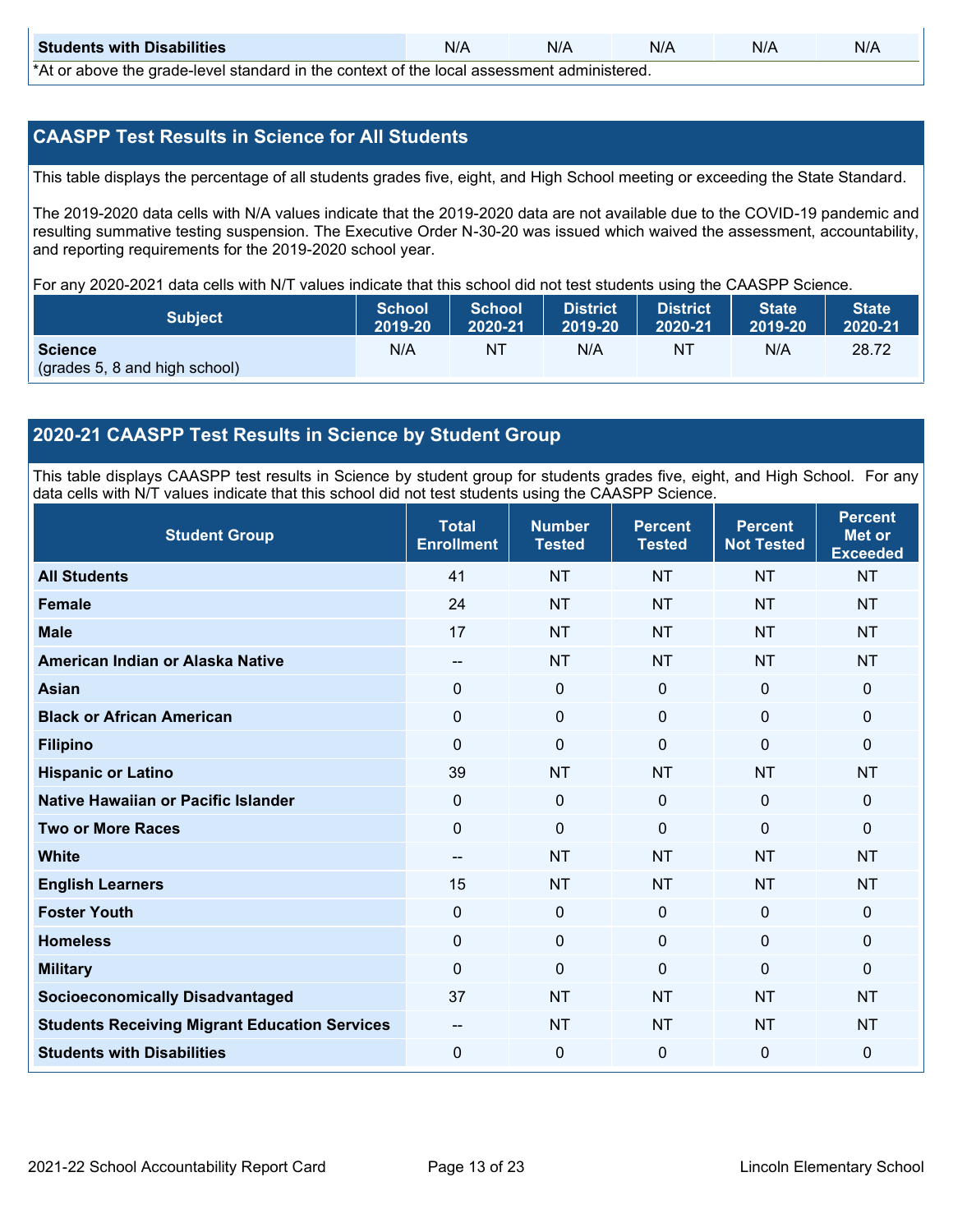# **B. Pupil Outcomes State Priority: Other Pupil Outcomes**

The SARC provides the following information relevant to the State priority: Other Pupil Outcomes (Priority 8): Pupil outcomes in the subject area of physical education.

#### **2020-21 California Physical Fitness Test Results**

Due to the COVID-19 crisis, the Physical Fitness Test was suspended during the 2020-2021 school year and therefore no data are reported and each cell in this table is populated with "N/A."

| <b>Grade Level</b> | <b>Four of Six Fitness Standards</b> | <b>Five of Six Fitness Standards</b> | Percentage of Students Meeting   Percentage of Students Meeting   Percentage of Students Meeting  <br><b>Six of Six Fitness Standards</b> |
|--------------------|--------------------------------------|--------------------------------------|-------------------------------------------------------------------------------------------------------------------------------------------|
| Grade 5            | N/A                                  | N/A                                  | N/A                                                                                                                                       |
| Grade 7            | N/A                                  | N/A                                  | N/A                                                                                                                                       |
| Grade 9            | N/A                                  | N/A                                  | N/A                                                                                                                                       |

# **C. Engagement State Priority: Parental Involvement**

The SARC provides the following information relevant to the State priority: Parental Involvement (Priority 3): Efforts the school district makes to seek parent input in making decisions regarding the school district and at each school site.

#### **2021-22 Opportunities for Parental Involvement**

Parent involvement and communication are essential to our school's success. Lincoln Elementary School continually strives to involve parents by exchanging information that helps parents understand and support school programs and by providing opportunities for parent participation in school activities. There are numerous and varied opportunities for parent involvement, all of which will be adjusted during the COVID-19 pandemic.

Parents may serve on advisory committees and leadership teams, including Parent Teacher Club (PTC), English Learner Advisory Council (ELAC), District English Learner Advisory Committee (DELAC), School Site Council (SSC), and District Advisory Committee (DAC). Committee meetings are held on-campus in the MPR or library. Translation and child care are available.

Parent involvement activities include:Annual Title I Meeting, Back to School Night, Oral Interpretation Festival Parent Academy, Parent Education Nights, Winter Holiday Program, Family Fun Night, Pastries With Parents, and Trimester Awards Assemblies. During the COVID-19 pandemic, large events such as the Annual Title I Meeting, Family Fun Night, Pastries With Parents, and Trimester Awards Assemblies are held outside. Back to School Night, Parent Education Nights, and the Winter Holiday Program were held indoors with the request that all attendees wear face coverings. Due to the pandemic, this year's Oral Interpretation Festival for Lincoln Elementary and Grant Middle Students was held outdoors at Lincoln.

School-to-home communication includes Parent Square posts and messages in voice and text format, the school website, the Student and Parent Handbook, the marquee, student report cards, and the option for families to schedule a conference with their child's teacher as needed. Communication is provided in both English and Spanish. Translation is available.

Parents who would like more information on how to become involved may contact Principal Reggie Wagner at (559) 305-7240, or ask for assistance in the school office.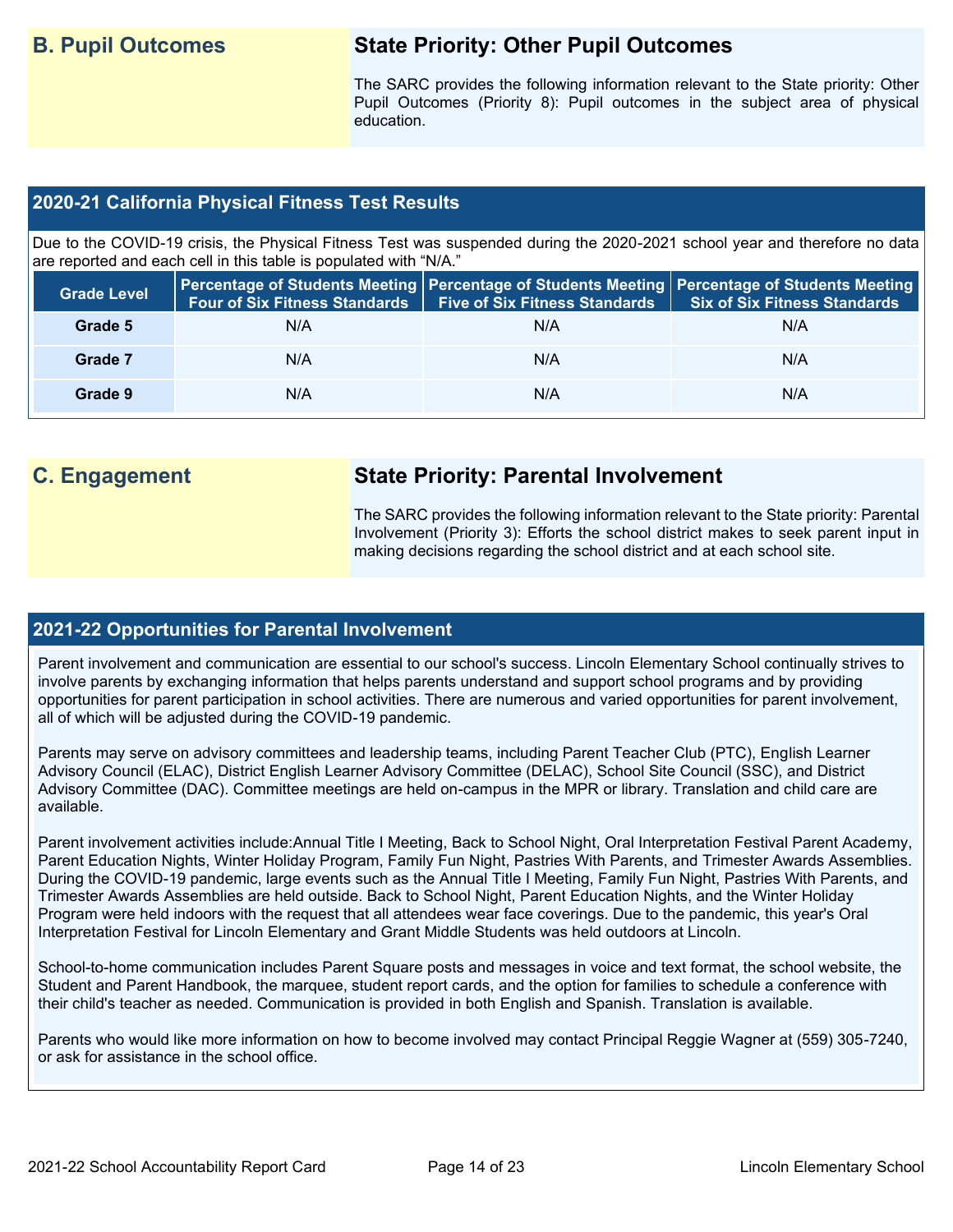## **2020-21 Chronic Absenteeism by Student Group**

| <b>Student Group</b>                                 | <b>Cumulative</b><br><b>Enrollment</b> | <b>Chronic</b><br><b>Absenteeism</b><br><b>Eligible Enrollment</b> | <b>Chronic</b><br><b>Absenteeism</b><br><b>Count</b> | <b>Chronic</b><br><b>Absenteeism</b><br><b>Rate</b> |
|------------------------------------------------------|----------------------------------------|--------------------------------------------------------------------|------------------------------------------------------|-----------------------------------------------------|
| <b>All Students</b>                                  | 311                                    | 298                                                                | 41                                                   | 13.8                                                |
| <b>Female</b>                                        | 146                                    | 140                                                                | 23                                                   | 16.4                                                |
| <b>Male</b>                                          | 165                                    | 158                                                                | 18                                                   | 11.4                                                |
| American Indian or Alaska Native                     | 2                                      | 2                                                                  | $\mathbf{0}$                                         | 0.0                                                 |
| <b>Asian</b>                                         | 0                                      | $\mathbf{0}$                                                       | $\mathbf 0$                                          | 0.0                                                 |
| <b>Black or African American</b>                     | $\Omega$                               | $\mathbf{0}$                                                       | $\mathbf{0}$                                         | 0.0                                                 |
| <b>Filipino</b>                                      | 0                                      | $\mathbf 0$                                                        | $\mathbf{0}$                                         | 0.0                                                 |
| <b>Hispanic or Latino</b>                            | 305                                    | 293                                                                | 41                                                   | 14.0                                                |
| Native Hawaiian or Pacific Islander                  | 0                                      | $\mathbf 0$                                                        | $\mathbf 0$                                          | 0.0                                                 |
| <b>Two or More Races</b>                             | 0                                      | $\mathbf{0}$                                                       | $\mathbf{0}$                                         | 0.0                                                 |
| <b>White</b>                                         | 4                                      | 3                                                                  | $\Omega$                                             | 0.0                                                 |
| <b>English Learners</b>                              | 166                                    | 159                                                                | 24                                                   | 15.1                                                |
| <b>Foster Youth</b>                                  | $\mathbf{1}$                           | $\mathbf 1$                                                        | $\Omega$                                             | 0.0                                                 |
| <b>Homeless</b>                                      | 4                                      | 4                                                                  | $\overline{2}$                                       | 50.0                                                |
| <b>Socioeconomically Disadvantaged</b>               | 285                                    | 273                                                                | 40                                                   | 14.7                                                |
| <b>Students Receiving Migrant Education Services</b> | 30                                     | 30                                                                 | 8                                                    | 26.7                                                |
| <b>Students with Disabilities</b>                    | 34                                     | 32                                                                 | 6                                                    | 18.8                                                |

# **C. Engagement State Priority: School Climate**

The SARC provides the following information relevant to the State priority: School Climate (Priority 6):

- Pupil suspension rates;
- Pupil expulsion rates; and
- Other local measures on the sense of safety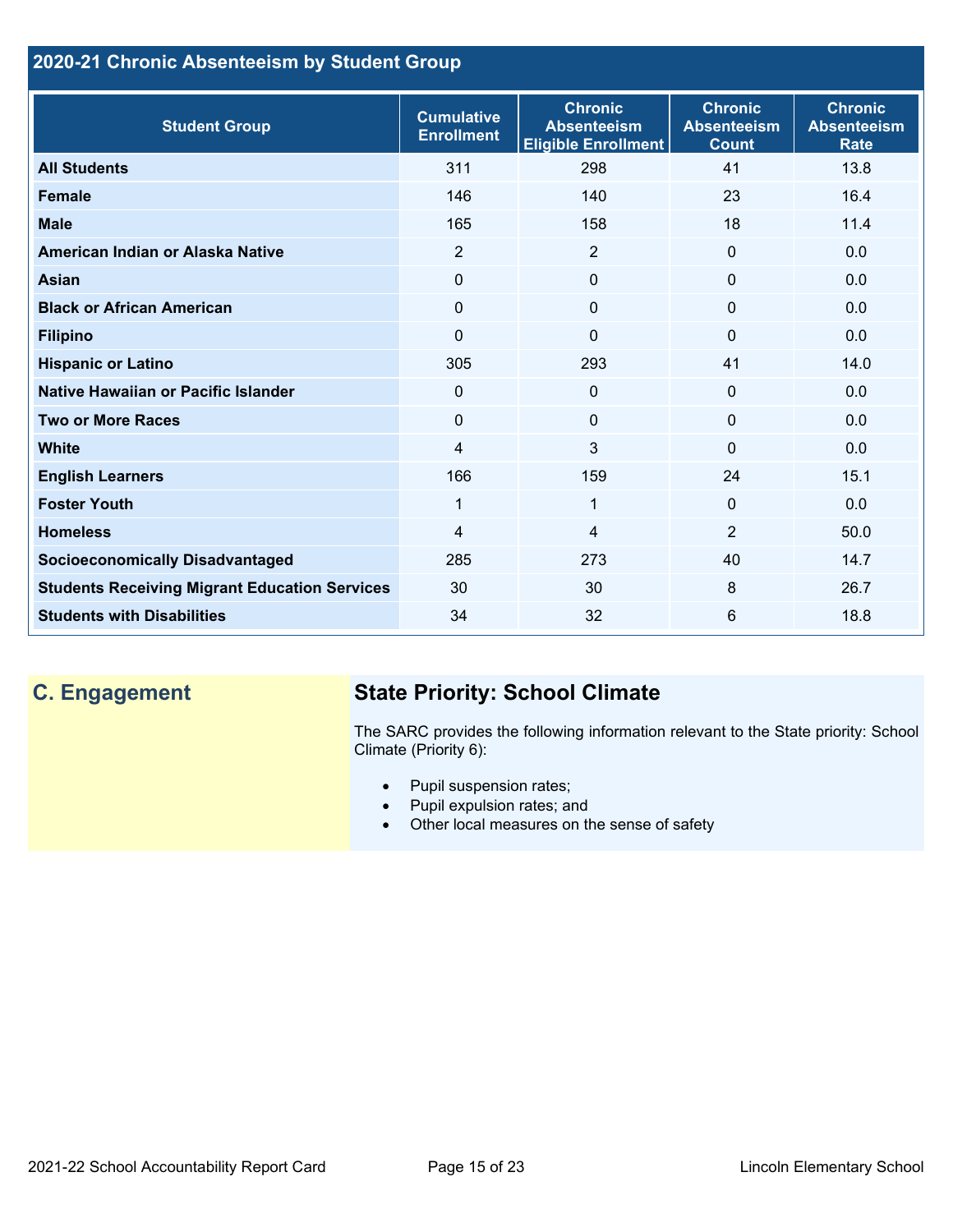#### **Suspensions and Expulsions**

This table displays suspensions and expulsions data collected between July through June, each full school year respectively. Data collected during the 2020-21 school year may not be comparable to earlier years of this collection due to differences in learning mode instruction in response to the COVID-19 pandemic.

| <b>Subject</b>     | <b>School</b><br>2018-19 | <b>School</b><br>2020-21 | <b>District</b><br>2018-19 | <b>District</b><br>2020-21 | <b>State</b><br>2018-19 | <b>State</b><br>2020-21 |
|--------------------|--------------------------|--------------------------|----------------------------|----------------------------|-------------------------|-------------------------|
| <b>Suspensions</b> | 1.42                     | 0.00                     | 3.08                       | 0.53                       | 3.47                    | 0.20                    |
| <b>Expulsions</b>  | 0.00                     | 0.00                     | 0.02                       | 0.00                       | 0.08                    | 0.00                    |

This table displays suspensions and expulsions data collected between July through February, partial school year due to the COVID-19 pandemic. The 2019-2020 suspensions and expulsions rate data are not comparable to other year data because the 2019-2020 school year is a partial school year due to the COVID-19 crisis. As such, it would be inappropriate to make any comparisons in rates of suspensions and expulsions in the 2019-2020 school year compared to other school years.

| <b>Subject</b>     | School<br>2019-20 | <b>District</b><br>2019-20 | <b>State</b><br>2019-20 |
|--------------------|-------------------|----------------------------|-------------------------|
| <b>Suspensions</b> | 0.60              | 2.38                       | 2.45                    |
| <b>Expulsions</b>  | 0.00              | 0.00                       | 0.05                    |

### **2020-21 Suspensions and Expulsions by Student Group**

| <b>Student Group</b>                                 | <b>Suspensions Rate</b> | <b>Expulsions Rate</b> |
|------------------------------------------------------|-------------------------|------------------------|
| <b>All Students</b>                                  | 0.00                    | 0.00                   |
| <b>Female</b>                                        | 0.00                    | 0.00                   |
| <b>Male</b>                                          | 0.00                    | 0.00                   |
| American Indian or Alaska Native                     | 0.00                    | 0.00                   |
| <b>Asian</b>                                         | 0.00                    | 0.00                   |
| <b>Black or African American</b>                     | 0.00                    | 0.00                   |
| <b>Filipino</b>                                      | 0.00                    | 0.00                   |
| <b>Hispanic or Latino</b>                            | 0.00                    | 0.00                   |
| Native Hawaiian or Pacific Islander                  | 0.00                    | 0.00                   |
| <b>Two or More Races</b>                             | 0.00                    | 0.00                   |
| <b>White</b>                                         | 0.00                    | 0.00                   |
| <b>English Learners</b>                              | 0.00                    | 0.00                   |
| <b>Foster Youth</b>                                  | 0.00                    | 0.00                   |
| <b>Homeless</b>                                      | 0.00                    | 0.00                   |
| <b>Socioeconomically Disadvantaged</b>               | 0.00                    | 0.00                   |
| <b>Students Receiving Migrant Education Services</b> | 0.00                    | 0.00                   |
| <b>Students with Disabilities</b>                    | 0.00                    | 0.00                   |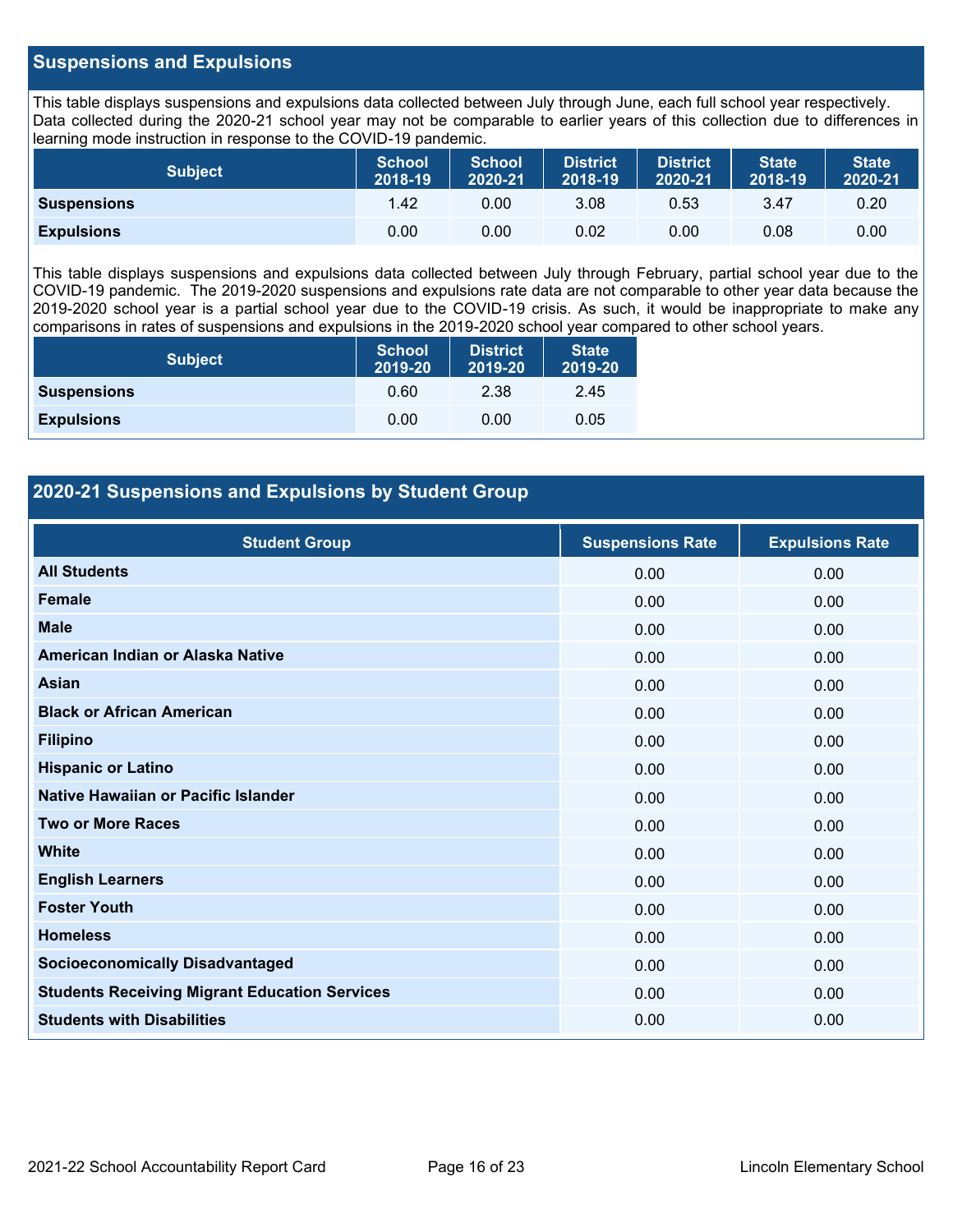#### **2021-22 School Safety Plan**

Student and staff safety is a priority of Lincoln Elementary School. Student supervision is provided from 7:30am to 3:00pm, and all gates are locked during school hours with the exception of the front and rear office gates. All visitors must sign in at the front office, and must display valid identification or a bright green visitor's badge while on campus.

The Comprehensive School Safety Plan (CSSP) is designed to assist in preparing for emergencies, managing emergency response efforts, and maintaining a safe school environment. The plan requires identification of security needs, development of prevention and intervention techniques, evaluation of physical facilities, and communication with staff and students. Components of the plan include: child abuse reporting procedures, procedures for teacher notification of students who have engaged in, or are reasonably suspected to have engaged in acts constituting grounds for suspension or expulsion, disaster response procedures, procedures for safe ingress and egress from school, sexual harassment policies, and suspension and expulsion policies. The safety plan is reviewed annually, updated as needed, and fully compliant with federal and state regulations. The plan was last reviewed/updated and discussed with staff in the Fall of 2021. An updated copy is available to the public at the school office.

The school's disaster preparedness plan includes steps for ensuring the safety of students and staff during a disaster. Emergency preparedness drills are conducted monthly and the school staff is appropriately trained. A detailed binder is located in the Lincoln office that consists of all required safety components.

## **D. Other SARC Information Information Required in the SARC**

The information in this section is required to be in the SARC but is not included in the state priorities for LCFF.

#### **2018-19 Elementary Average Class Size and Class Size Distribution**

This table displays the 2018-19 average class size and class size distribution. The columns titled "Number of Classes" indicates how many classes fall into each size category (a range of total students per class). The "Other" category is for multigrade level classes.

| <b>Grade Level</b> | <b>Average</b><br><b>Class Size</b> | 1-20 Students | Number of Classes with   Number of Classes with   Number of Classes with<br>21-32 Students | 33+ Students |
|--------------------|-------------------------------------|---------------|--------------------------------------------------------------------------------------------|--------------|
| K                  | 26                                  |               | 3                                                                                          |              |
|                    | 26                                  |               | ◠                                                                                          |              |
|                    | 25                                  |               | ◠                                                                                          |              |
|                    | 26                                  |               | າ                                                                                          |              |
|                    | 26                                  |               | ◠                                                                                          |              |
|                    | 27                                  |               | ◠                                                                                          |              |
|                    |                                     |               |                                                                                            |              |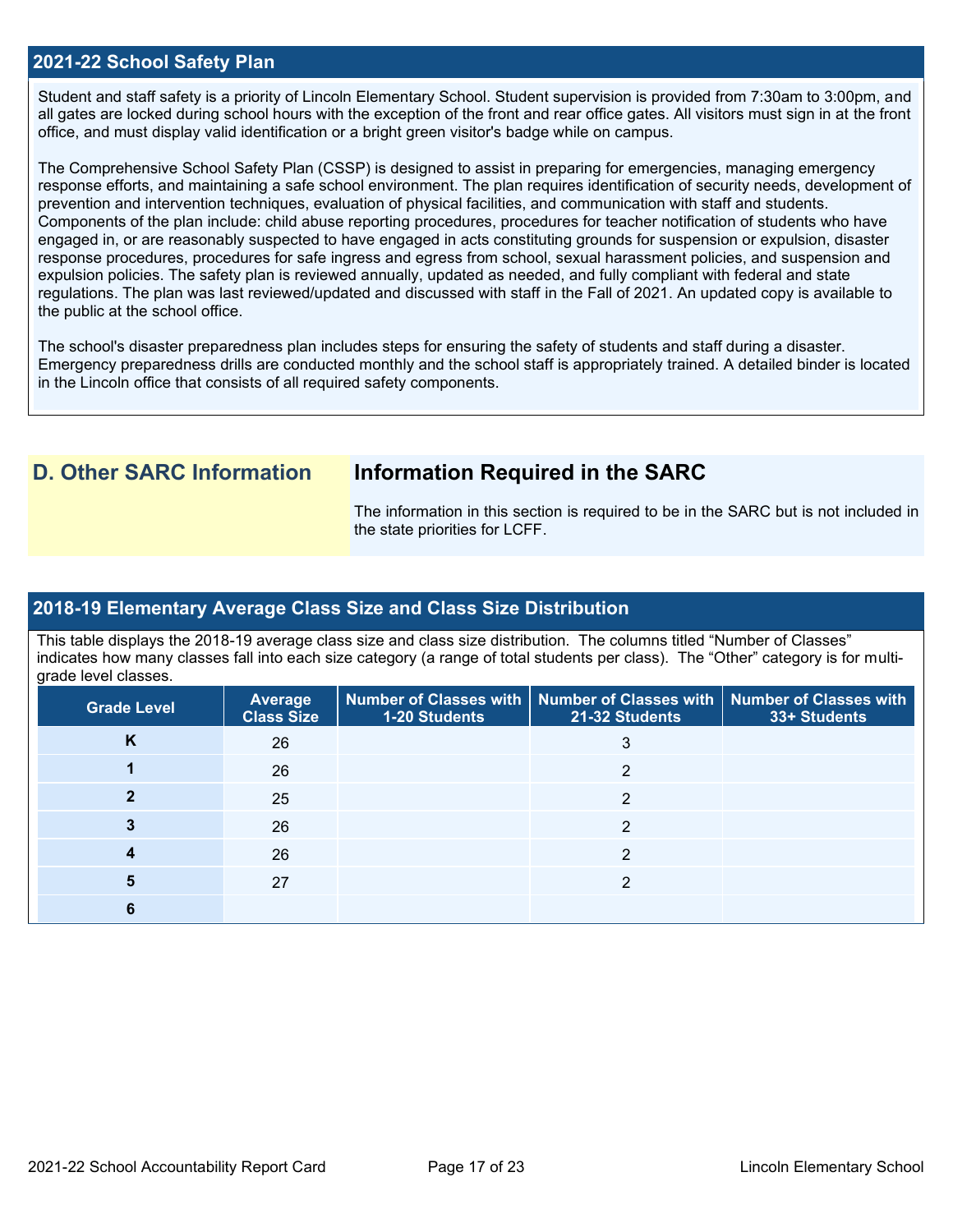#### **2019-20 Elementary Average Class Size and Class Size Distribution**

This table displays the 2019-20 average class size and class size distribution. The columns titled "Number of Classes" indicates how many classes fall into each size category (a range of total students per class). The "Other" category is for multi-grade level classes.

| <b>Grade Level</b> | Average<br><b>Class Size</b> | 1-20 Students | Number of Classes with   Number of Classes with   Number of Classes with<br>21-32 Students | 33+ Students |
|--------------------|------------------------------|---------------|--------------------------------------------------------------------------------------------|--------------|
| <b>n</b>           | 24                           |               | 3                                                                                          |              |
|                    | 23                           |               | C                                                                                          |              |
|                    | 24                           |               | າ                                                                                          |              |
|                    | 24                           |               | っ                                                                                          |              |
|                    | 21                           |               |                                                                                            |              |
| 5                  | 24                           |               |                                                                                            |              |
| n                  |                              |               |                                                                                            |              |

#### **2020-21 Elementary Average Class Size and Class Size Distribution**

This table displays the 2020-21 average class size and class size distribution. The columns titled "Number of Classes" indicates how many classes fall into each size category (a range of total students per class). The "Other" category is for multi-grade level classes.

| <b>Grade Level</b> | <b>Average</b><br><b>Class Size</b> | 1-20 Students | Number of Classes with   Number of Classes with   Number of Classes with<br>21-32 Students | 33+ Students |
|--------------------|-------------------------------------|---------------|--------------------------------------------------------------------------------------------|--------------|
| K                  | 22                                  |               |                                                                                            |              |
|                    | 17                                  | 3             |                                                                                            |              |
|                    | 15                                  | 3             |                                                                                            |              |
|                    | 24                                  |               | ◠                                                                                          |              |
|                    | 19                                  | າ             |                                                                                            |              |
| 5                  | 20                                  |               |                                                                                            |              |
|                    |                                     |               |                                                                                            |              |

### **2020-21 Ratio of Pupils to Academic Counselor**

This table displays the ratio of pupils to Academic Counselor. One full time equivalent (FTE) equals one staff member working full time; one FTE could also represent two staff members who each work 50 percent of full time.

| <b>Title</b>                        | <b>Ratio</b> |
|-------------------------------------|--------------|
| <b>Pupils to Academic Counselor</b> |              |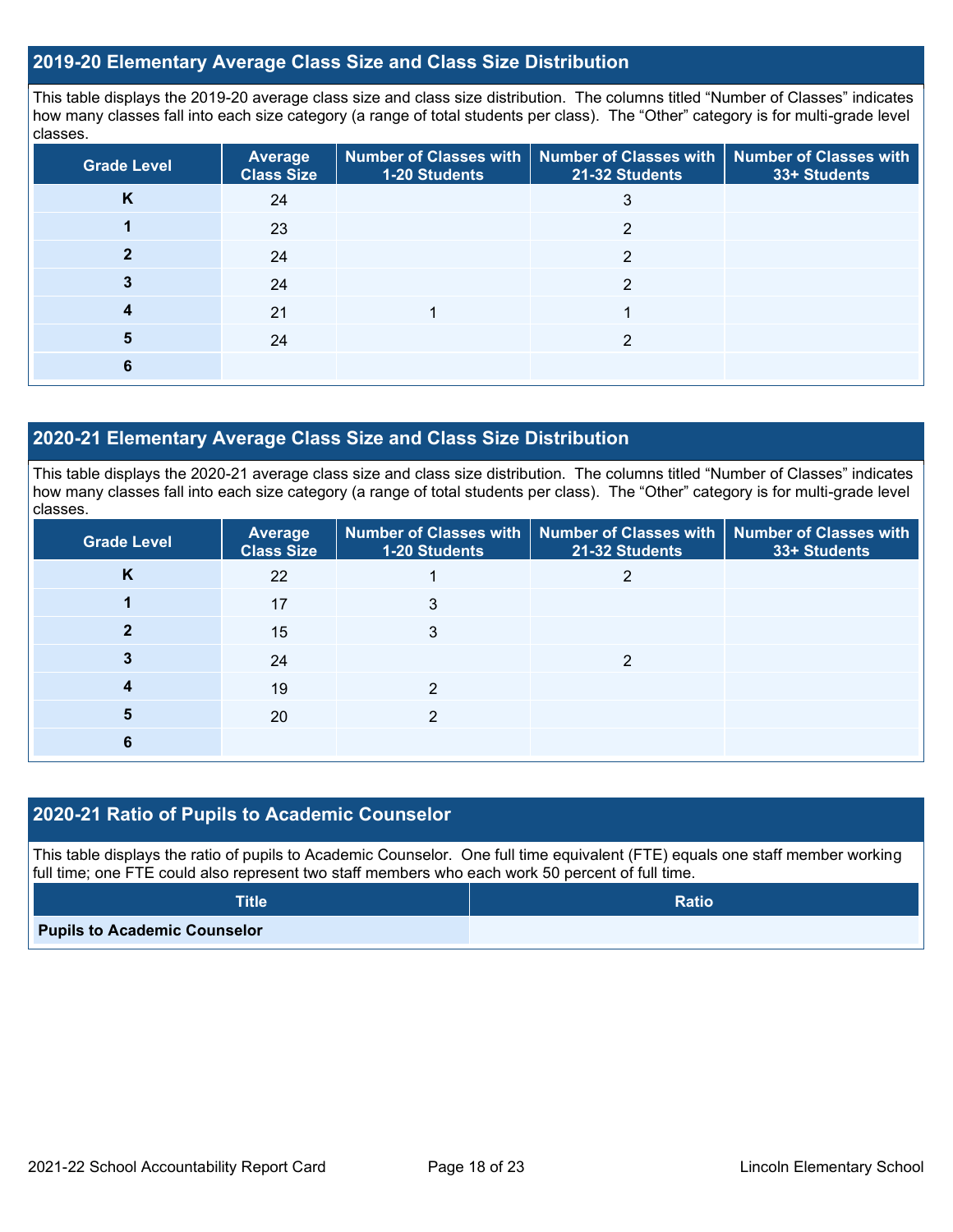#### **2020-21 Student Support Services Staff**

This table displays the number of FTE support staff assigned to this school. One full time equivalent (FTE) equals one staff member working full time; one FTE could also represent two staff members who each work 50 percent of full time.

| <b>Title</b>                                                         | <b>Number of FTE Assigned to School</b> |
|----------------------------------------------------------------------|-----------------------------------------|
| <b>Counselor (Academic, Social/Behavioral or Career Development)</b> | 0                                       |
| Library Media Teacher (Librarian)                                    | 0                                       |
| Library Media Services Staff (Paraprofessional)                      | 0                                       |
| <b>Psychologist</b>                                                  | 0                                       |
| <b>Social Worker</b>                                                 | $\Omega$                                |
| <b>Speech/Language/Hearing Specialist</b>                            | 0                                       |
| <b>Resource Specialist (non-teaching)</b>                            | 0                                       |

#### **2019-20 Expenditures Per Pupil and School Site Teacher Salaries**

This table displays the 2019-20 expenditures per pupil and average teach salary for this school. Cells with N/A values do not require data.

| Level                                                | <b>Total</b><br><b>Expenditures</b><br><b>Per Pupil</b> | <b>Expenditures</b><br><b>Per Pupil</b><br>(Restricted) | <b>Expenditures</b><br><b>Per Pupil</b><br>(Unrestricted) | <b>Average</b><br><b>Teacher</b><br><b>Salary</b> |
|------------------------------------------------------|---------------------------------------------------------|---------------------------------------------------------|-----------------------------------------------------------|---------------------------------------------------|
| <b>School Site</b>                                   | \$7,316.41                                              | \$742.01                                                | \$6,574.40                                                | \$69,617.99                                       |
| <b>District</b>                                      | N/A                                                     | N/A                                                     | \$7,477.39                                                | \$75,311                                          |
| <b>Percent Difference - School Site and District</b> | N/A                                                     | N/A                                                     | $-12.9$                                                   | $-7.9$                                            |
| <b>State</b>                                         |                                                         |                                                         | \$8,444                                                   | \$81,044                                          |
| <b>Percent Difference - School Site and State</b>    | N/A                                                     | N/A                                                     | $-24.9$                                                   | $-15.2$                                           |

### **2020-21 Types of Services Funded**

Lincoln Elementary has the following resources provided within its site budget through state funds: LCFF, State Lottery, After School Education and Safety Grant (ASES), and 21st Century Grant that supplements the After School Program.

Lincoln Elementary has the following resources provided within its site budget through federal funds: Title I - provides supplemental services and resources for student learning; professional development for instructional staff; parent involvement funding to encourage and maintain parent engagement.

Lincoln's site budget is also supported by the district under the following funding resources: Gifted and Talented Education (GATE), Peer Assistance and Review (PAR), Migrant Education and IDEA, Special Education and Positive Behavioral Interventions & Supports (PBIS).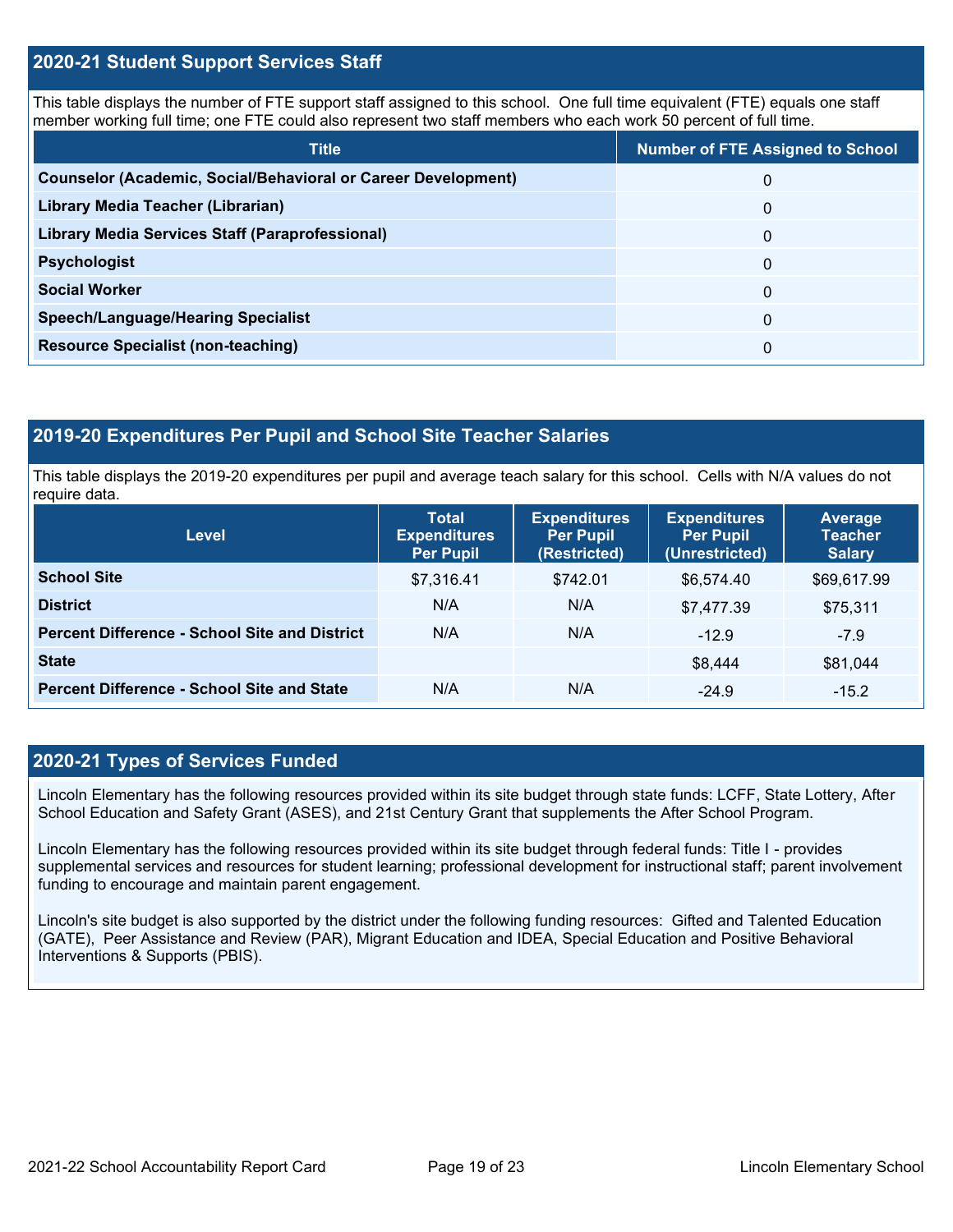#### **2019-20 Teacher and Administrative Salaries**

This table displays the 2019-20 Teacher and Administrative salaries. For detailed information on salaries, see the CDE Certification Salaries & Benefits web page at [http://www.cde.ca.gov/ds/fd/cs/.](http://www.cde.ca.gov/ds/fd/cs/)

| Category                                             | <b>District</b><br><b>Amount</b> | <b>State Average</b><br>for Districts<br>in Same Category |
|------------------------------------------------------|----------------------------------|-----------------------------------------------------------|
| <b>Beginning Teacher Salary</b>                      | \$48,010                         | \$51,029                                                  |
| <b>Mid-Range Teacher Salary</b>                      | \$69,956                         | \$78,583                                                  |
| <b>Highest Teacher Salary</b>                        | \$102,133                        | \$99,506                                                  |
| <b>Average Principal Salary (Elementary)</b>         | \$123,232                        | \$124,576                                                 |
| <b>Average Principal Salary (Middle)</b>             | \$132,992                        | \$131,395                                                 |
| <b>Average Principal Salary (High)</b>               | \$147,623                        | \$144,697                                                 |
| <b>Superintendent Salary</b>                         | \$223,065                        | \$240,194                                                 |
| <b>Percent of Budget for Teacher Salaries</b>        | 28%                              | 34%                                                       |
| <b>Percent of Budget for Administrative Salaries</b> | 6%                               | 6%                                                        |

#### **Professional Development**

Professional development at Lincoln Elementary School is designed to meet the individual needs of teachers as well as broader school and district areas of focus. Professional development includes training sessions, coaching, team collaboration, and peer observation and are consistent with our school vision and goals. The principal, teachers, instructional aides, instructional coaches, and other support personnel may take part in these activities. Lincoln Elementary School emphasizes collaborative team building, assessment and data collection, and effective teaching strategies in its Professional Learning Communities (PLC), with emphasis on instructing English Language Learners. Staff, grade level, and Leadership Team meetings provide regular opportunities for professional collaboration, as do district data analysis and interpretation committee meetings.

Staff receives district-provided Common Core State Standards (CCSS) training in ELA and Math, Professional Learning Communities, Next Generation Science Standards, Number Talks, Thinking Maps, and Positive Behavior Supports and Interventions (PBIS). During the 2017-2018, 2018-2019, 2019-2020, and 2020-2021 school years, certificated staff in grades Transitional Kindergarten through 2nd grades continue to receive training in Foundational Skills, Listening and Learning, Literacy Stations, English Language Development, Structured Student Talk, and Support Structures for English Learners professional development. Certificated staff in grades 3rd through 5th received professional development on the Academic Vocabulary Toolkit, Amplify Science, Thinking Maps, Math, Number Talks, Smarter Balanced Interim Assessment Block Hand-Scoring, technology use and integrating technology/media into the classroom instruction. All grades have received professional development training in Thinking Maps: Path to Proficiency and Write From the Beginning and Beyond: Setting the Stage. All staff members received All4Youth Trauma training. Our sitewide Instructional Action Plan for 2021-2022 focuses on high-leverage teaching practices for writing across the content areas. Data is reported to school administration regularly and feedback is provided to each grade level. Teachers may also attend conferences and workshops as well as schedule times for peer observations. Buyback and early release days provide additional time for quality professional development.

This table displays the number of school days dedicated to staff development and continuous improvement.

| <b>Subject</b>                                                                  |    | 2019-20   2020-21   2021-22 |    |
|---------------------------------------------------------------------------------|----|-----------------------------|----|
| Number of school days dedicated to Staff Development and Continuous Improvement | 42 |                             | 42 |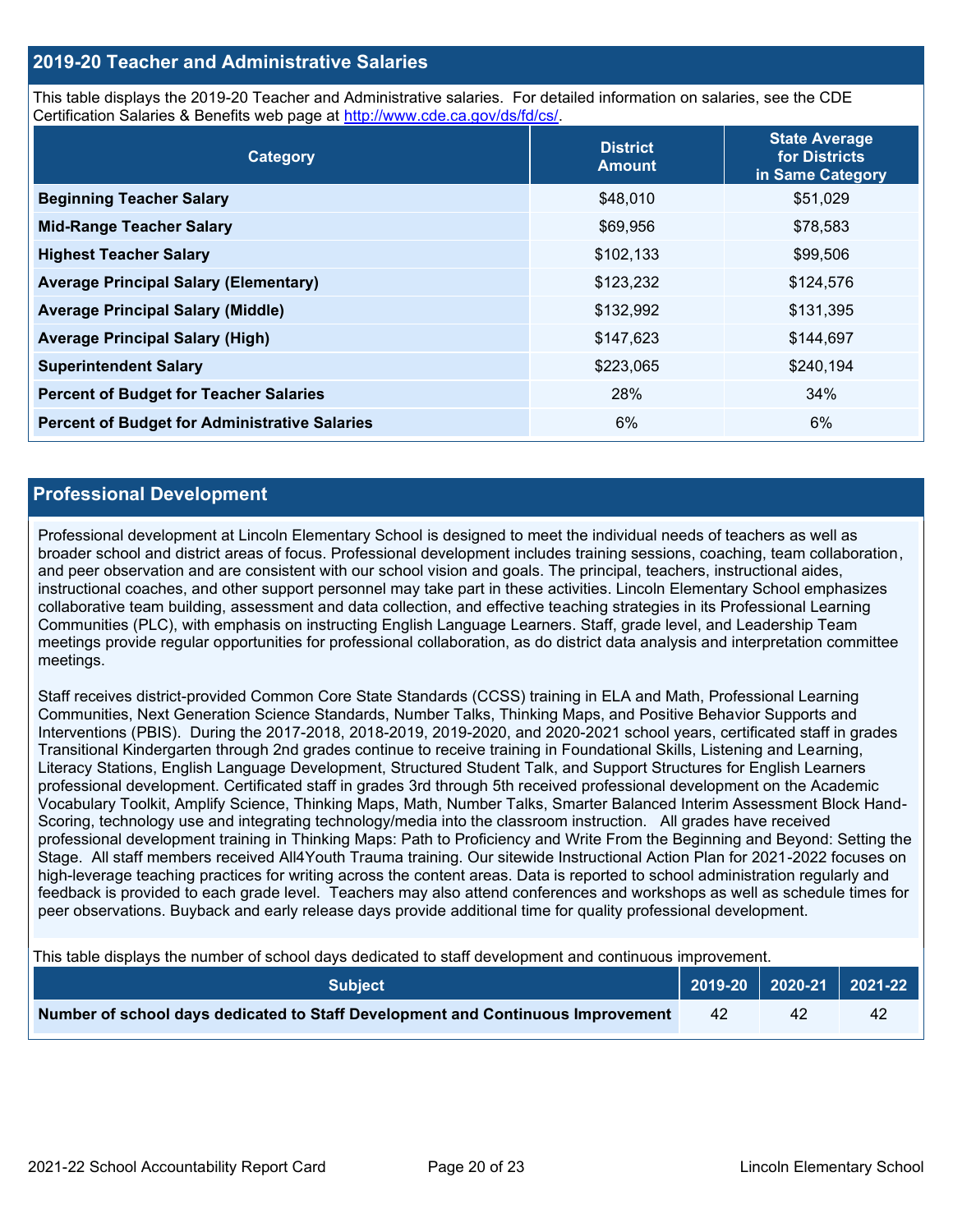# **Kings Canyon Joint Unified School District 2020-21 Local Accountability Report Card (LARC) Addendum**

# **Local Accountability Report Card (LARC) Addendum**

**2020-21 Local Accountability Report Card (LARC) Addendum Overview**



On July 14, 2021, the California State Board of Education (SBE) determined that the California Department of Education (CDE) will use the SARC as the mechanism to conduct a one-time data collection of the LEA-level aggregate test results of all school's local assessments administered during the 2020–2021 school year in order to meet the federal Every Students Succeeds Act (ESSA) reporting requirement for the Local Educational Agency Accountability Report Cards (LARCs).

Each local educational agency (LEA) is responsible for preparing and posting their annual LARC in accordance with the federal ESSA. As a courtesy, the CDE prepares and posts the LARCs on behalf of all LEAs.

Only for the 2020–2021 school year and the 2020–2021 LARCs, LEAs are required to report their aggregate local assessments test results at the LEA-level to the CDE by populating the tables below via the SARC. These data will be used to meet the LEAs' federal requirement for their LARCs. Note that it is the responsibility of the school and LEA to ensure that all student privacy and suppression rules are in place when reporting data in Tables 3 and 4 in the Addendum, as applicable.

The tables below are not part of the SBE approved 2020–2021 SARC template but rather are the mechanism by which these required data will be collected from LEAs.

For purposes of the LARC and the following tables, an LEA is defined as a school district, a county office of education, or a direct funded charter school.

| <b>2021-22 District Contact Information</b> |                                            |  |  |  |
|---------------------------------------------|--------------------------------------------|--|--|--|
| <b>District Name</b>                        | Kings Canyon Joint Unified School District |  |  |  |
| <b>Phone Number</b>                         | 559-305-7010                               |  |  |  |
| Superintendent                              | John Campbell                              |  |  |  |
| <b>Email Address</b>                        | guzman-j@kcusd.com                         |  |  |  |
| <b>District Website Address</b>             | https://www.kcusd.com/                     |  |  |  |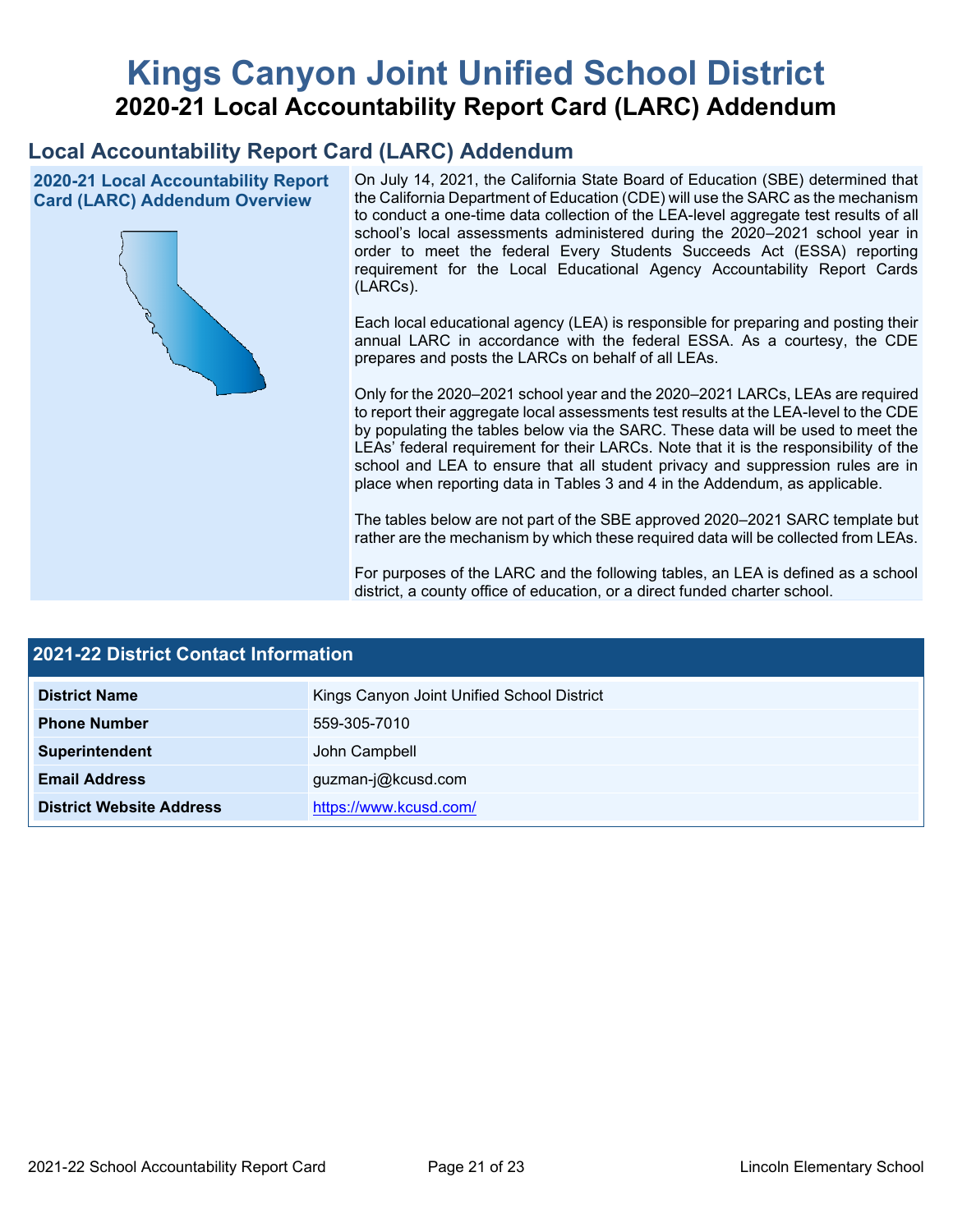### **2020-21 CAASPP Test Results in ELA by Student Group**

This table displays CAASPP test results in ELA by student group for students grades three through eight and grade eleven taking and completing a state-administered assessment. The CDE will populate this table for schools in cases where the school administered the CAASPP assessment. In cases where the school administered a local assessment instead of CAASPP, the CDE will populate this table with "NT" values, meaning this school did not test students using the CAASPP. See the local assessment(s) table for more information.

| <b>CAASPP</b><br><b>Student Groups</b>               | <b>CAASPP</b><br><b>Total</b><br><b>Enrollment</b> | <b>CAASPP</b><br><b>Number</b><br><b>Tested</b> | <b>CAASPP</b><br><b>Percent</b><br><b>Tested</b> | <b>CAASPP</b><br><b>Percent</b><br><b>Not Tested</b> | <b>CAASPP</b><br><b>Percent</b><br><b>Met or</b><br><b>Exceeded</b> |
|------------------------------------------------------|----------------------------------------------------|-------------------------------------------------|--------------------------------------------------|------------------------------------------------------|---------------------------------------------------------------------|
| <b>All Students</b>                                  | 5121                                               | 4993                                            | 97.50                                            | 2.50                                                 | 41.96                                                               |
| <b>Female</b>                                        | 2481                                               | 2426                                            | 97.78                                            | 2.22                                                 | 47.03                                                               |
| <b>Male</b>                                          | 2640                                               | 2567                                            | 97.23                                            | 2.77                                                 | 37.16                                                               |
| American Indian or Alaska Native                     | 23                                                 | 20                                              | 86.96                                            | 13.04                                                | 20.00                                                               |
| <b>Asian</b>                                         | 27                                                 | 26                                              | 96.30                                            | 3.70                                                 | 57.69                                                               |
| <b>Black or African American</b>                     | 14                                                 | 14                                              | 100.00                                           | 0.00                                                 | 57.14                                                               |
| <b>Filipino</b>                                      | 15                                                 | 13                                              | 86.67                                            | 13.33                                                | 69.23                                                               |
| <b>Hispanic or Latino</b>                            | 4567                                               | 4471                                            | 97.90                                            | 2.10                                                 | 40.59                                                               |
| <b>Native Hawaiian or Pacific Islander</b>           | --                                                 | $\overline{\phantom{a}}$                        | --                                               | $\overline{\phantom{a}}$                             | --                                                                  |
| <b>Two or More Races</b>                             | 60                                                 | 55                                              | 91.67                                            | 8.33                                                 | 45.45                                                               |
| <b>White</b>                                         | 412                                                | 391                                             | 94.90                                            | 5.10                                                 | 55.75                                                               |
| <b>English Learners</b>                              | 1328                                               | 1286                                            | 96.84                                            | 3.16                                                 | 8.94                                                                |
| <b>Foster Youth</b>                                  | 39                                                 | 37                                              | 94.87                                            | 5.13                                                 | 29.73                                                               |
| <b>Homeless</b>                                      | 38                                                 | 30                                              | 78.95                                            | 21.05                                                | 26.67                                                               |
| <b>Military</b>                                      | --                                                 | --                                              | --                                               | --                                                   | $\overline{\phantom{m}}$                                            |
| <b>Socioeconomically Disadvantaged</b>               | 4490                                               | 4390                                            | 97.77                                            | 2.23                                                 | 39.27                                                               |
| <b>Students Receiving Migrant Education Services</b> | 254                                                | 250                                             | 98.43                                            | 1.57                                                 | 31.60                                                               |
| <b>Students with Disabilities</b>                    | 400                                                | 368                                             | 92.00                                            | 8.00                                                 | 11.41                                                               |